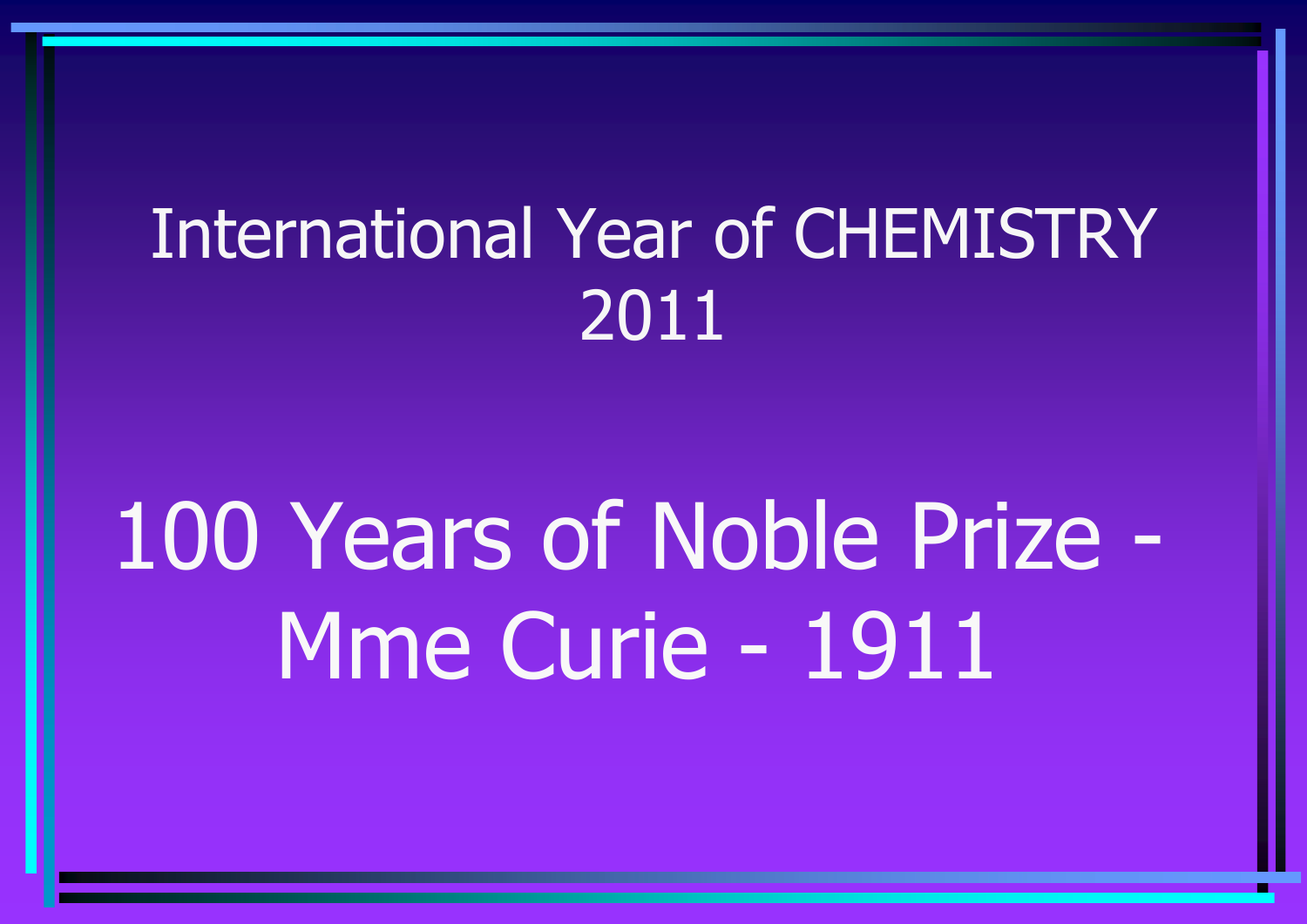**Public Image — Media** *Chemistry at a Crossroad Mismatch between the rich potentialities of CHEMISTRY &The tarnished public image carried by Chemicals and Chemical Industries*"**Toxic Brown Fumes" - fertilizer Pesticides "Environmental Villain" Drugs —Brown Sugars, Speed, LSD**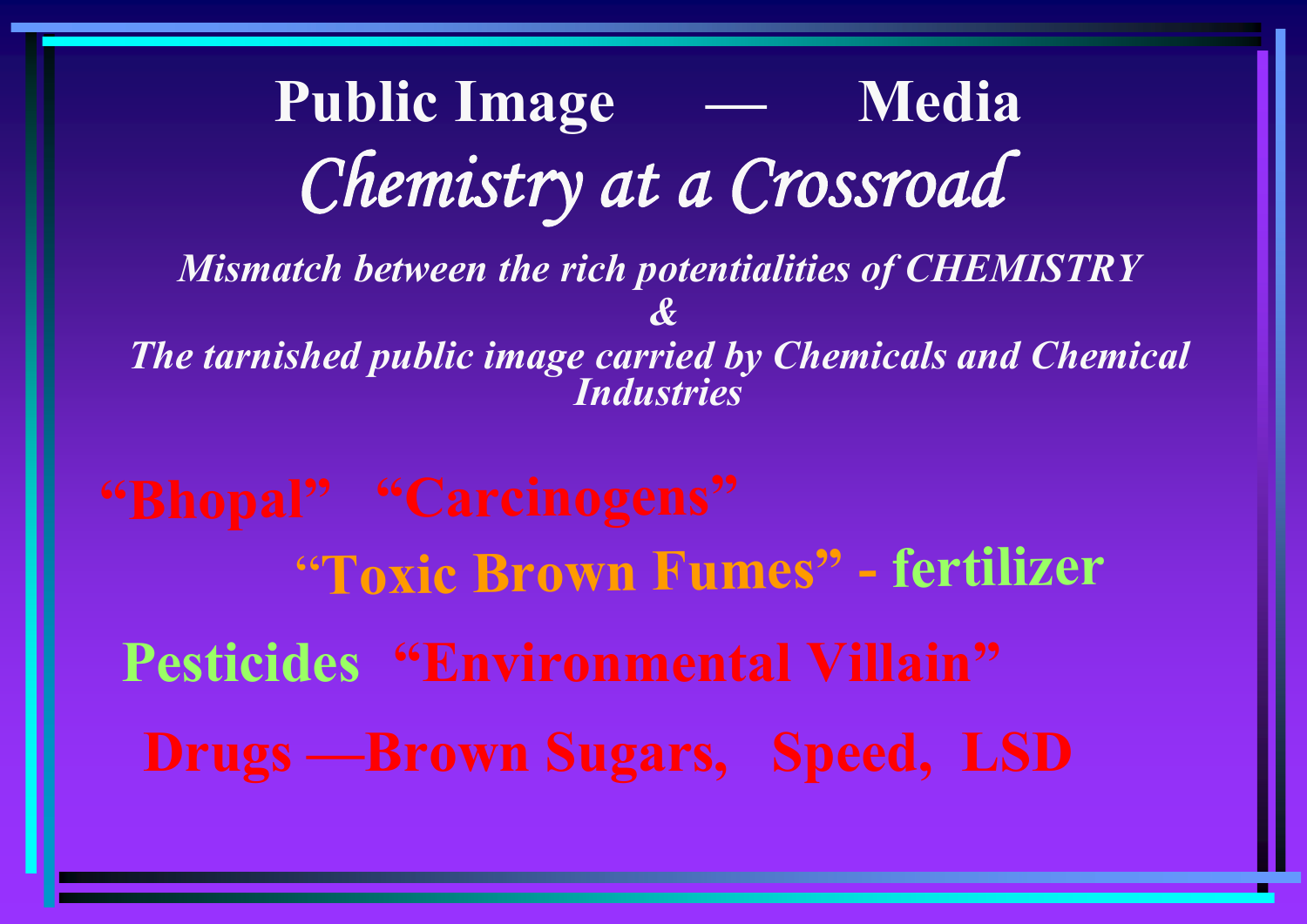

**New road is a rocky one cobbled with fear and Sensationalism**



**Sponsored & Stimulated by well meaning but half informed environmentalist & single issue advocates who are well versed in exploiting media** 



**Who in turn are searching for "Newsworthy" & Sensational stories TV Viewers**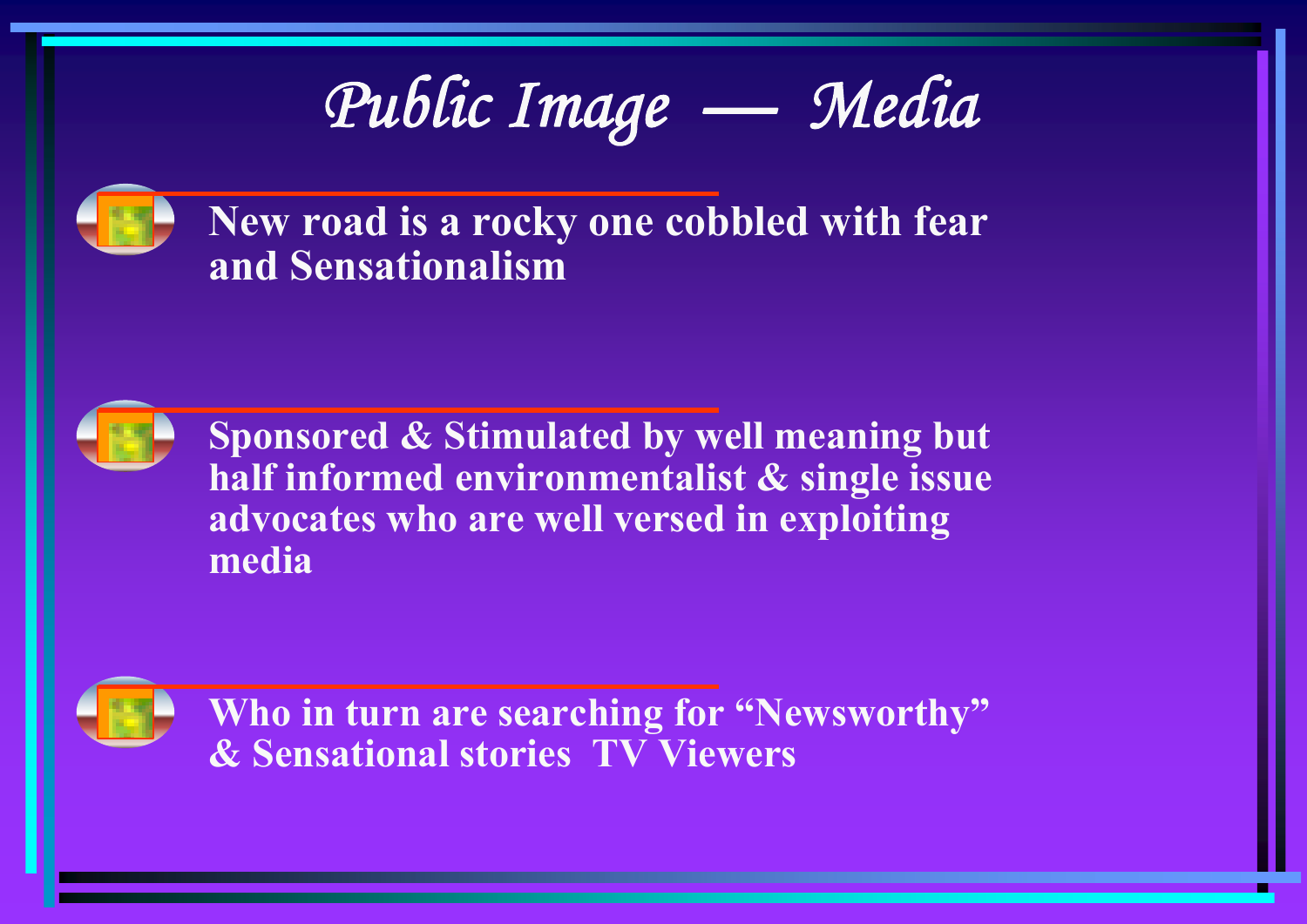**Life saving Medicines, Polymers, Gasoline, Coal Morning to Night — CHEMISTRY**

> **A message of alarm has that Quality, a message of reassurance does not !!!**



# **Missing the Exciting Frontiers on Horizon**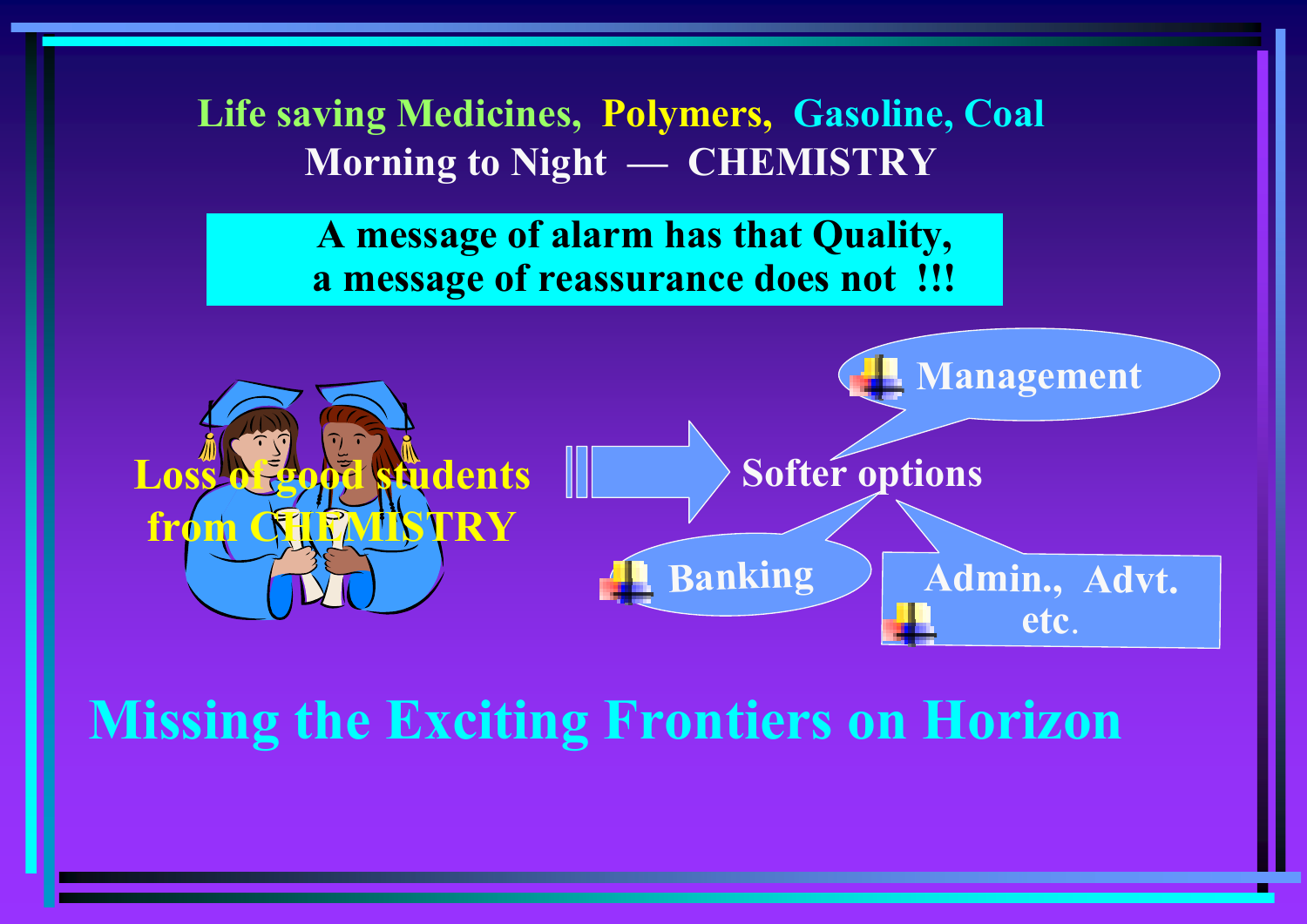### **From Morning to Night, From our FIRST cup of tea**

**Soap Toothpaste Toothbrush Tea, Coffee Milk, Sugar Newspaper Ink, Fruit Juice**

**Office Bag Plastics Sun mica table Shoes – PVC Paints, petrol Gas**

**s**

**NewMaterials "Rockets" Nose Cap "POKHRAN"**

**C HEM I STRY &**

 $\mathbf{C}$ **HEMISTRY** 

**All the Drugs Antibiotics, Anti HIV, Sleeping pills, Vitamin Tabs Battery in your watch**

**"NO"…….. VIAGRA**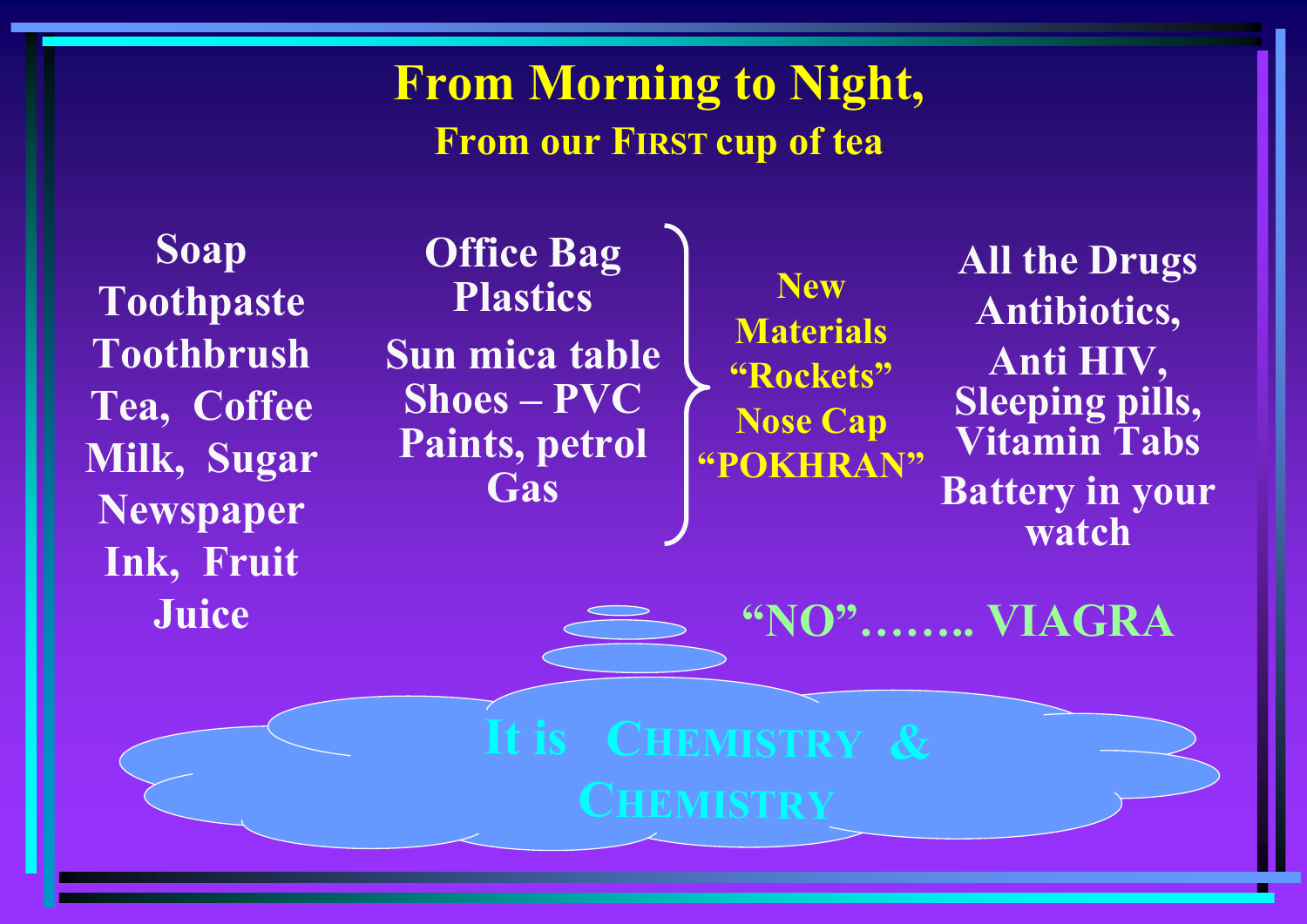#### **CHEMISTRYStinky Science**

**Ater pollution (Dye industry in Kalyan)** 

**Air Pollution, Toxic Chemicals**

**CHEMISTRY**

**Central, Useful & Creative science**

**Phagedy** 

*Central role in Human well being*

**Petroleum, Gas**

**Fertilizers, Pesticides Herbicides**

*Image*

**Drug Design**

**Revolution in clothing**

**New Construction materials (plastics, polymers)**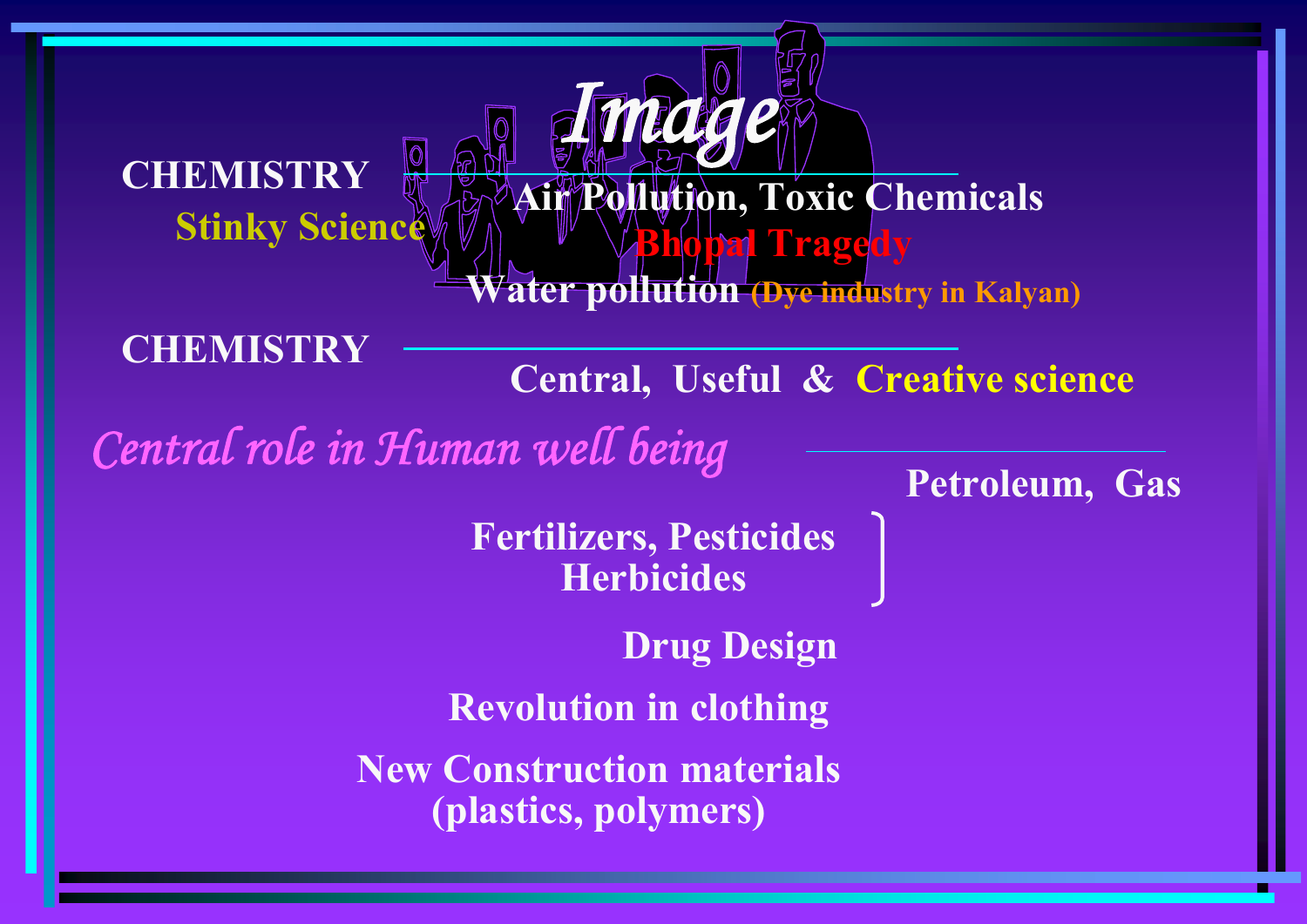## **"CHEMISTRY is an OLD Science"**

**"Whatever was to be discovered has already been discovered"**

**"What's New to learn in CHEMISTRY? "**

**"CHEMISTRTY is a Dry subject requiring remembering endless names, Symbols & equations"**

# *But*

**CHEMISTRTY is Highly Systematic**   $\boldsymbol{\mathcal{X}}$ **Rational Subject**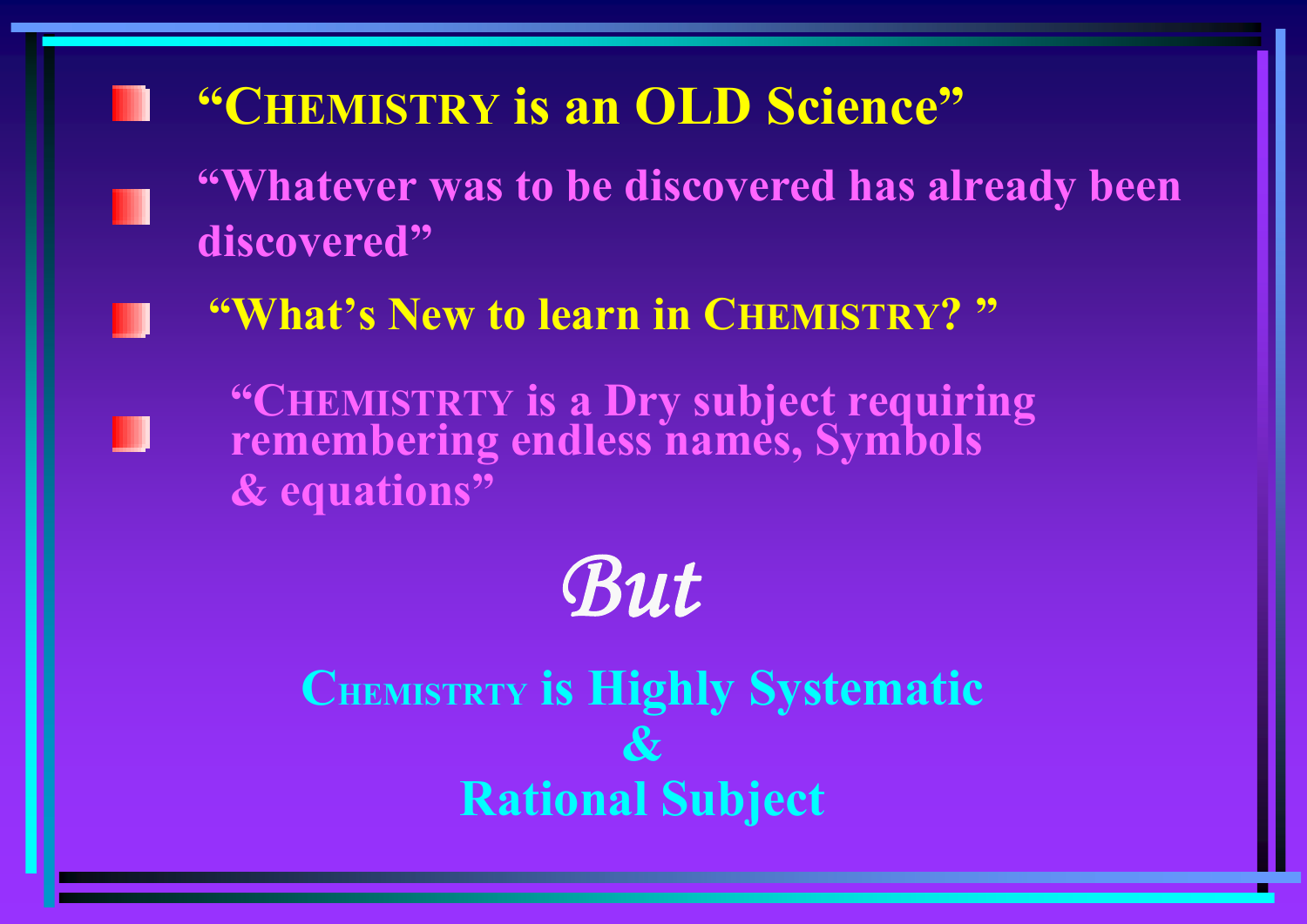

**Perceptions of chemistry comprise a disparate set of images and impressions from school days – Bunsen burners, long wooden benches and tall stools, blue bottles and noxious smells.**

**They remember the 'stinks and bangs' aspects of school chemistry and some of the interesting hand – on experiments**

**They may recall having heard about the periodic table and symbols, fancy names and complicated formulae, but only a few of the more technology-oriented men could remember having learned anything meaning-ful from these lessons**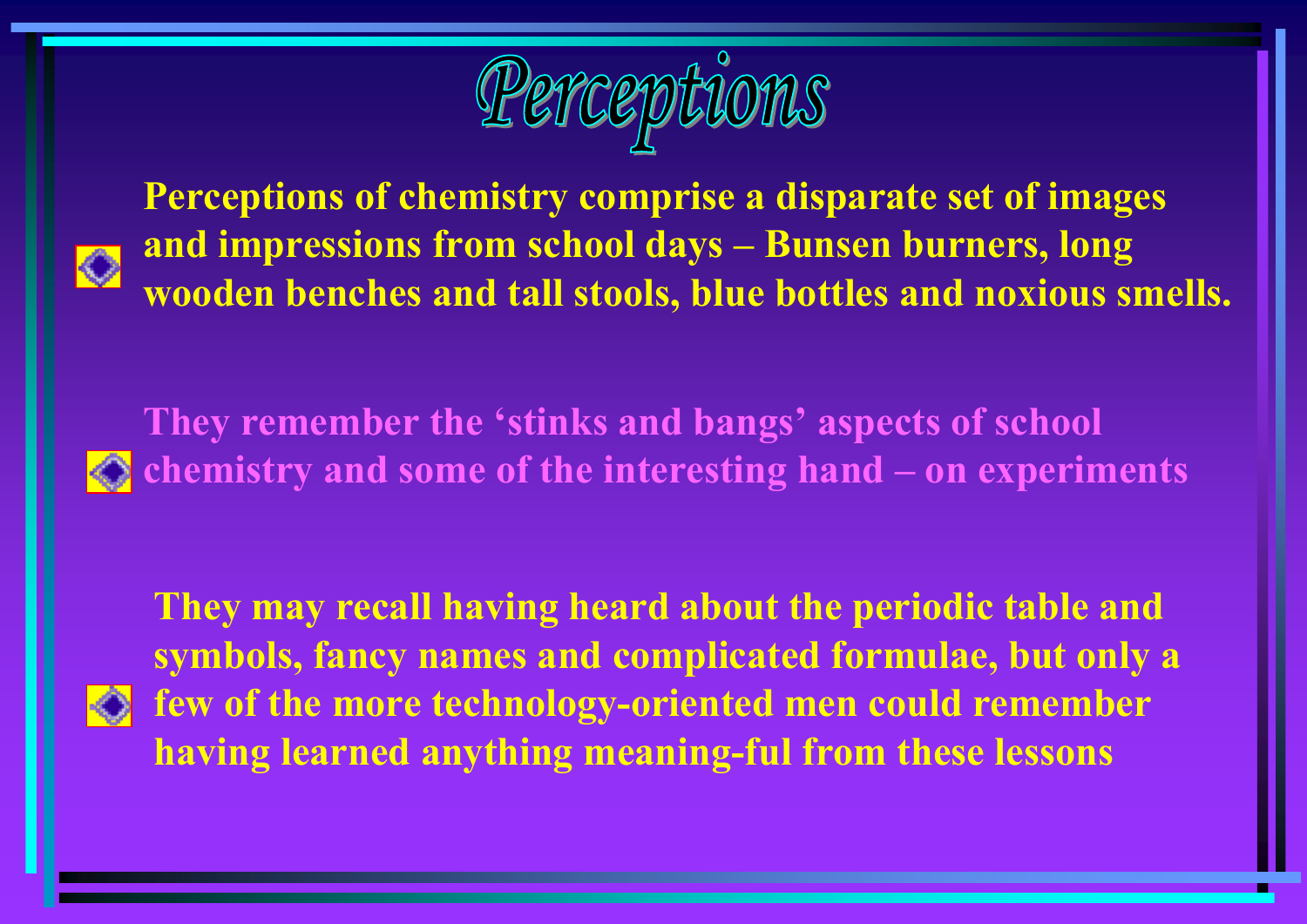**It was too theoretical, abstract and removed from the real world. They found it too difficult – all facts with no room for creativity - badly taught, and (as far as some women were concerned) solely "for boys'.** 

**Most of these people had been lost to chemistry after the early hands – on experiments, at the stage where the fundamentals begin to be taught. At that point they had found it "too difficult', 'irrelevant' and boring**



**They regarded those who went on to study chemistry at a level as studious, single-minded and, let's face it, dull.**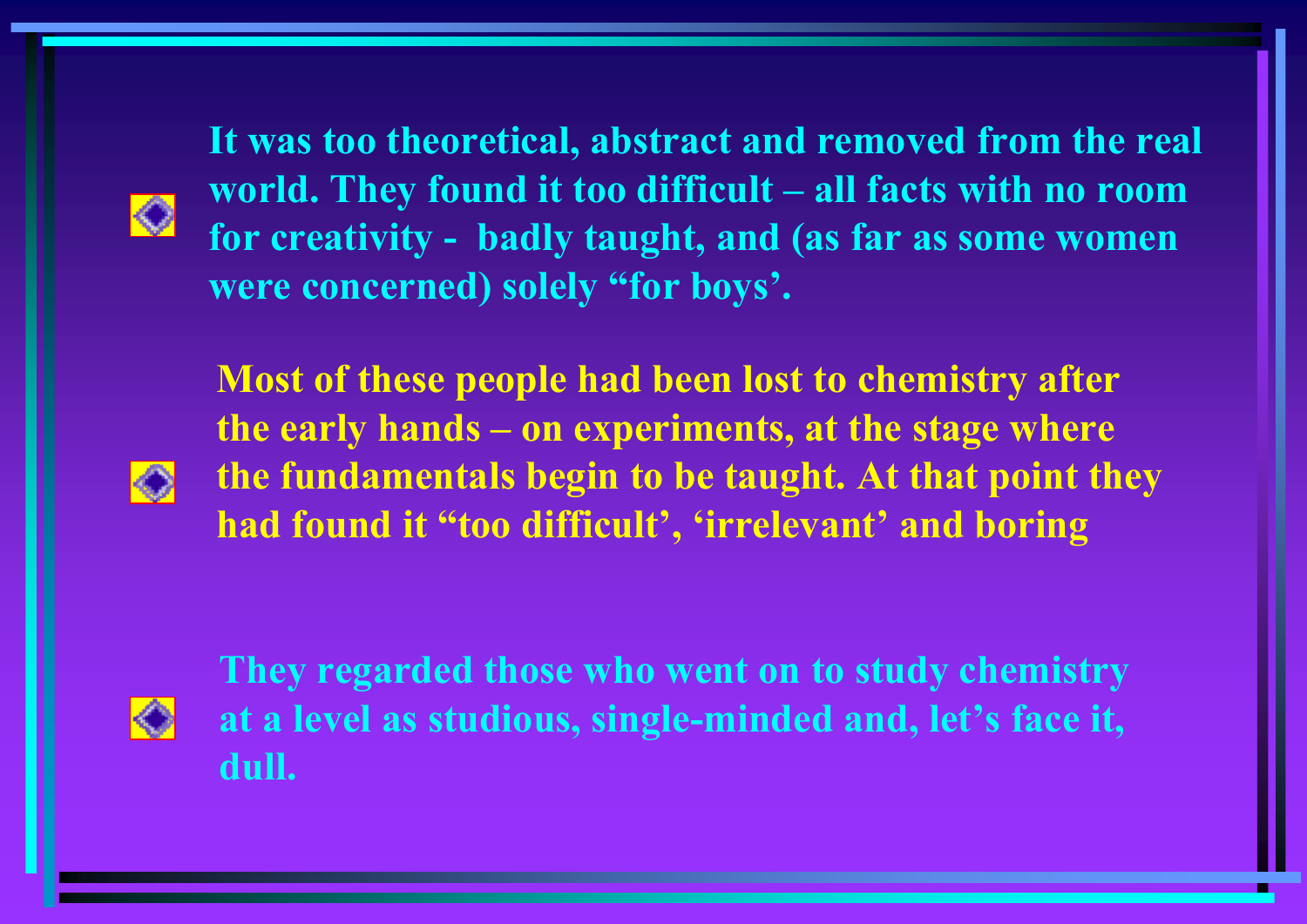# EXCHCAMCANT Chennistry Chemistry is Exciting

*Jai P. Mittal* **Chemistry Group Bhabha atomic Research centre Trombay - Mumbai**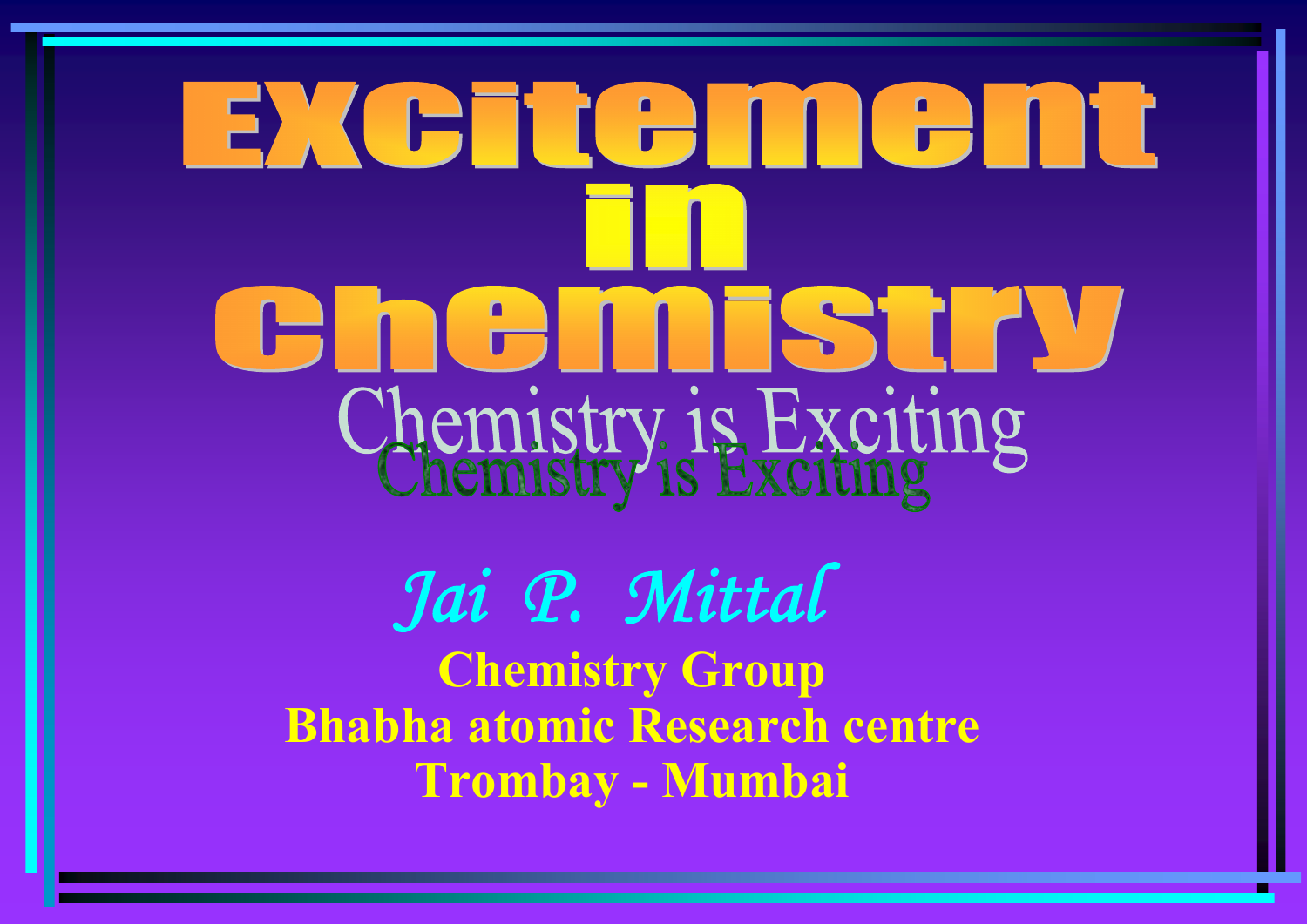## Excitement in Chemistry **Chemistry is exciting**

- **1988 Fusion in Test Tubes??**
- **1991 •• Fullerenes,**  $C_{60}$ **,**  $C_{70}$ **,**  $C_{84}$
- **1986 High Tc Superconductor**
- **1993 Peep at Chemical Reactions at as short time scale as 6fs (6 x 10-15 Sec)**

**Video of the Birth & Progress of Chemical Reactions ….**

**.Vision 2020**

 $\blacktriangleright$ 

 $\blacktriangleright$ 

**1995** 

**. ~~**

**..**

**2020 Complete control of chemical pathways. Breaking Bonds to order reactions à la mode selective tuning the CHEMISTRY**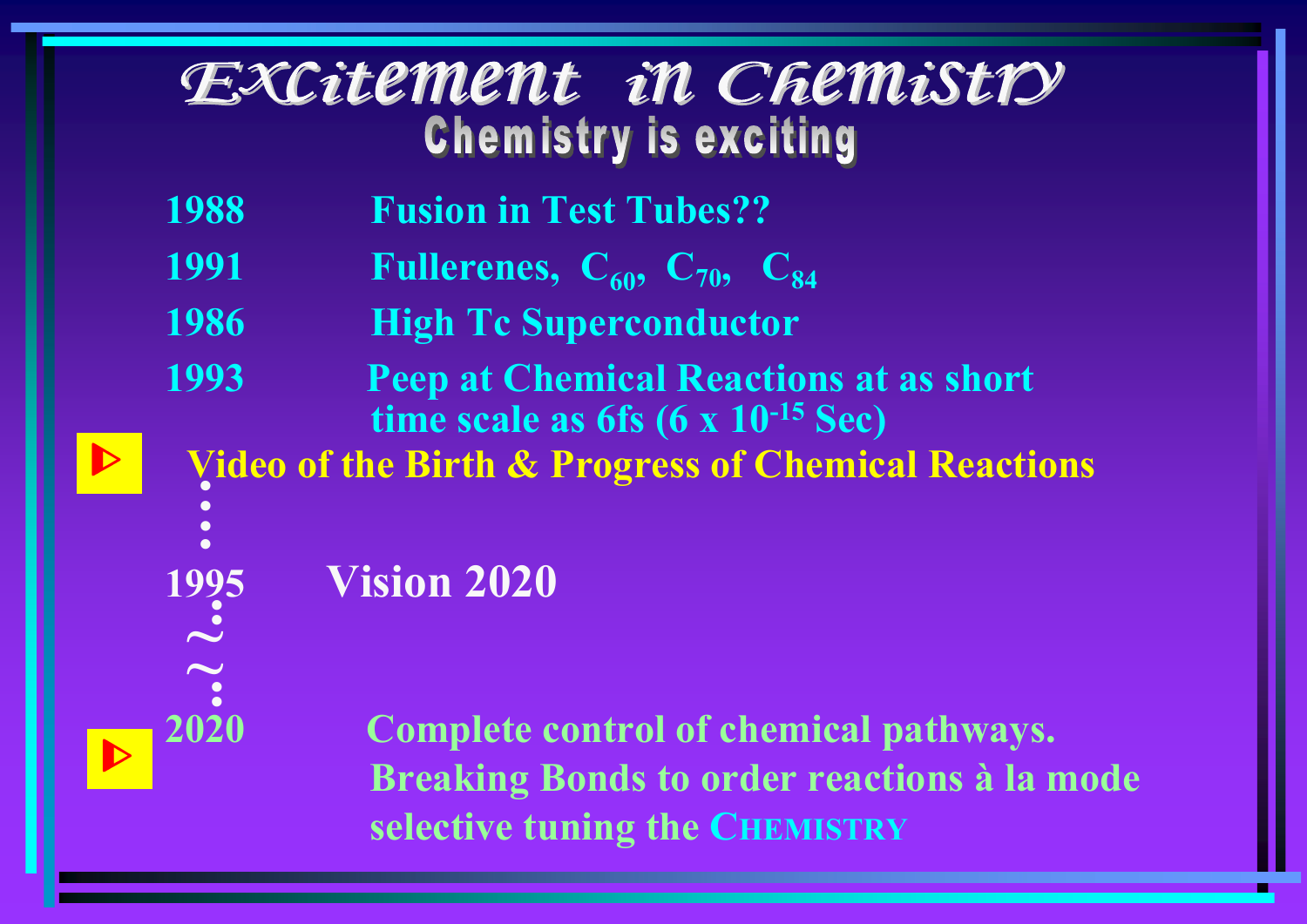# $A + BC$  **A**  $A \oplus B \oplus C$  **A**  $AB + C$ **Transition State \* # \*\* !! What the CHEMISTRY is all about ?**



**Synthesis, Structure, & Dynamics**

*Question of Time? How fast bond breaks -*<sup>τ</sup> *? Which bond should break ? - Equilibrium*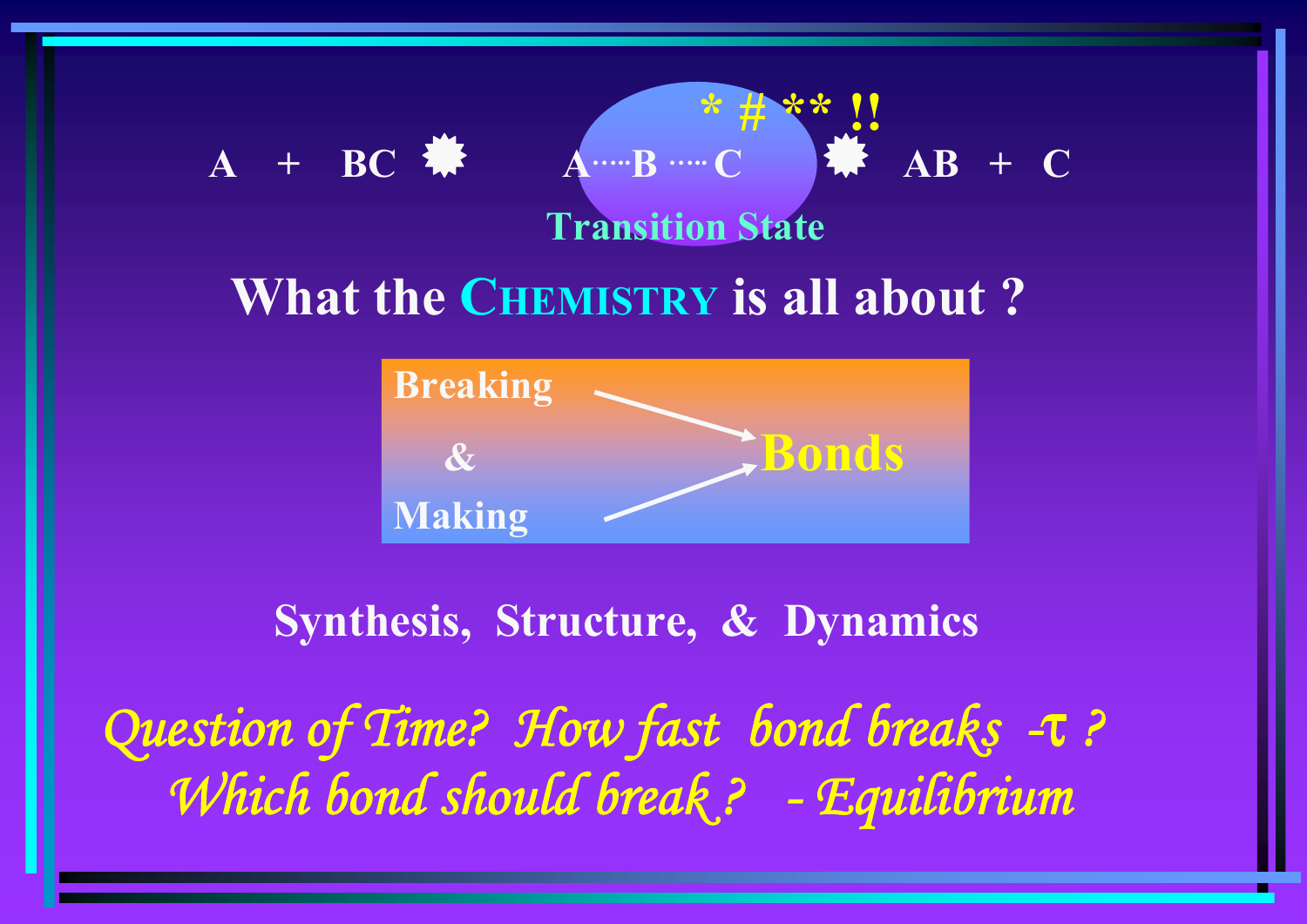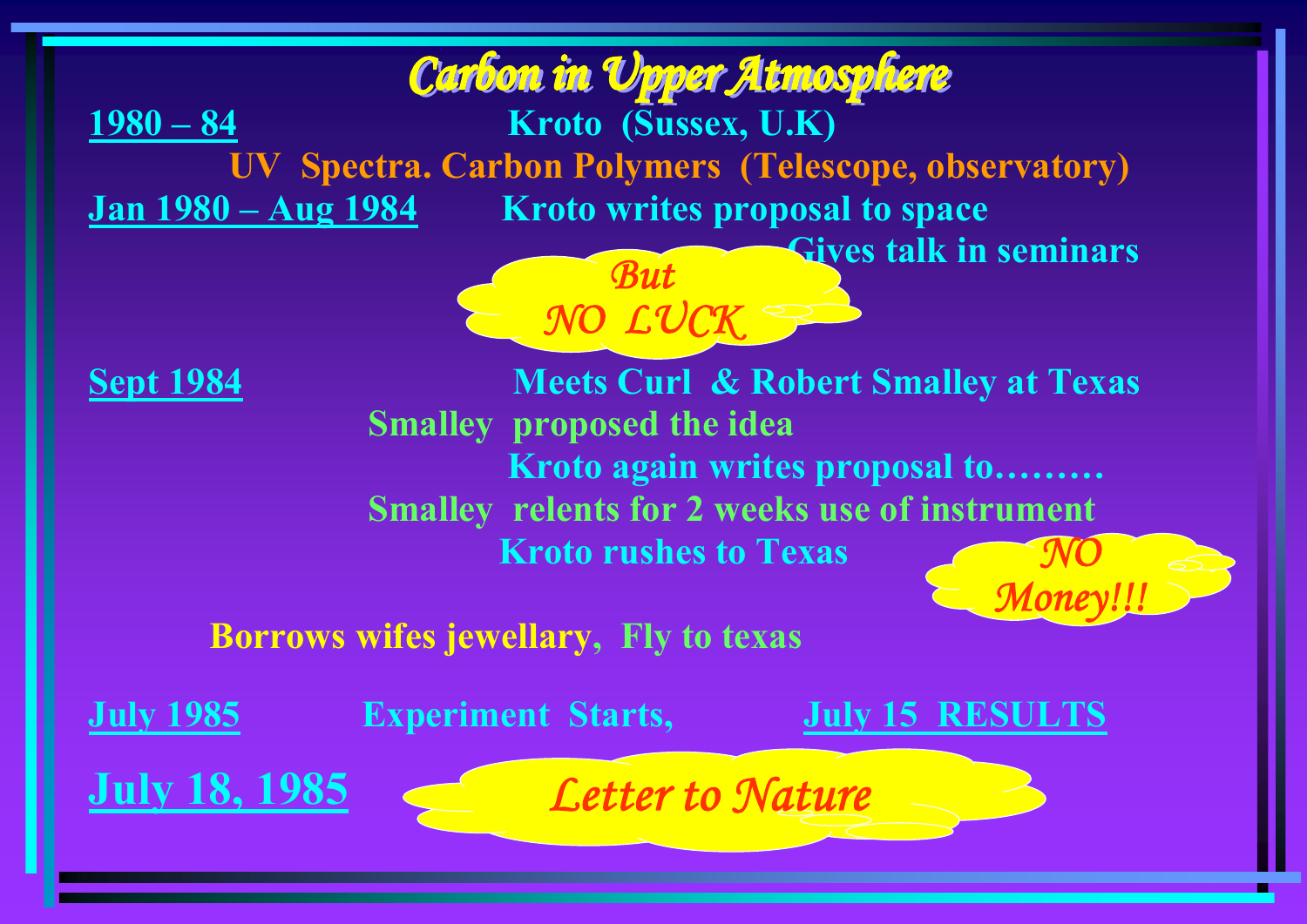# *What kind of 60 C atom structure gives rise to Super stable species ?*



**Symmetry group I h (truncated icosahedron) a polygon with 60 vertices & 32 faces 912, pentagonal and 20, hexagonal) The inner and outer surfaces are covered with a sea of π electrons, diameter for C** $_{60}$  **= 7.1 Å Density of**  $C_{60}$  **= 1.65 gm/cm<sup>3</sup>** 

O **Appears to be capable of holding a variety of atoms**

**X-ray diffraction: hexagonal packing of these 7.1 A diameter spheres with 10 Å separations between the centres**.



 $\mathbf{For} \ \mathbf{C}_{70}$  symmetry group is  $\mathbf{D}_{\mathbf{Sh}}$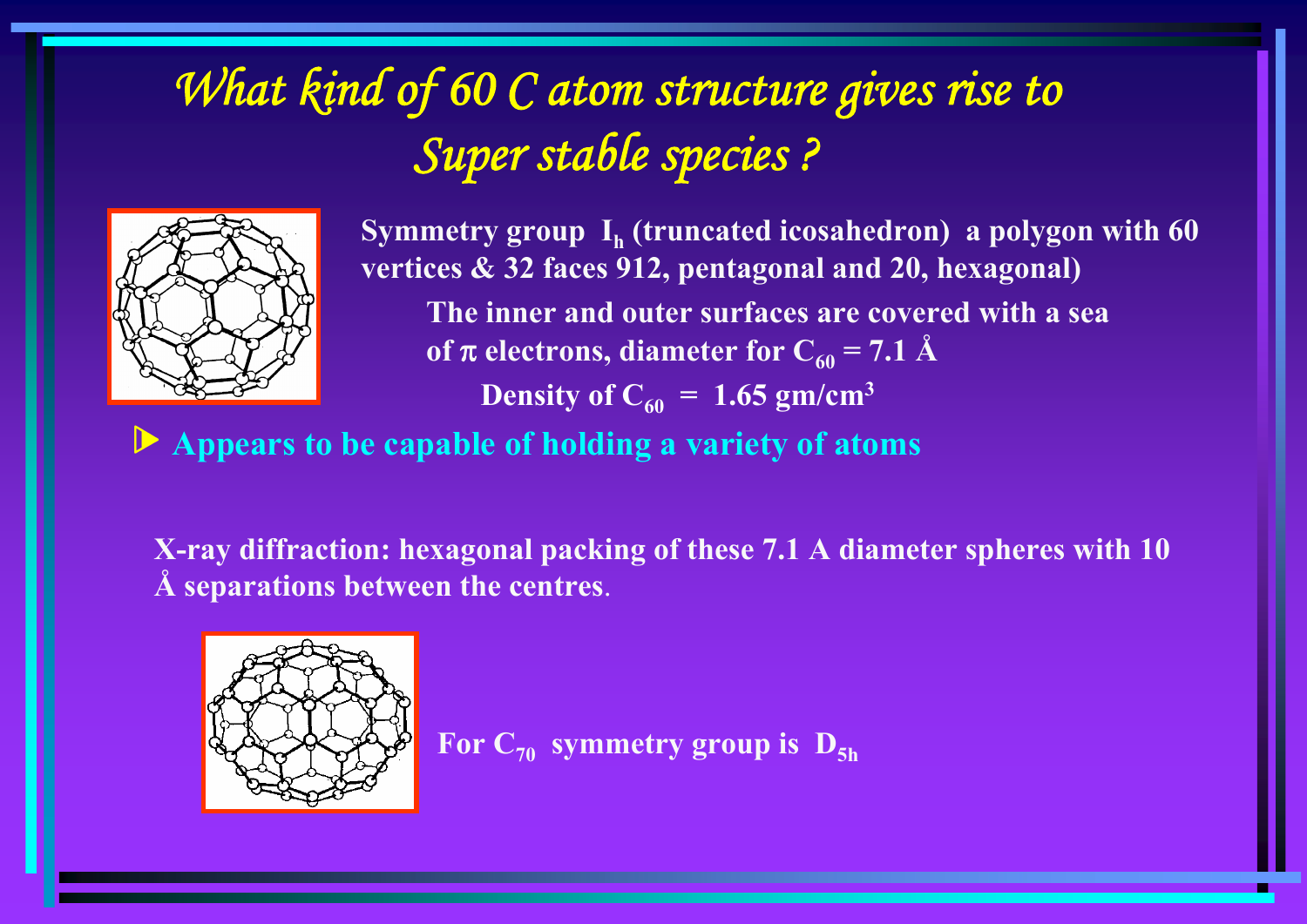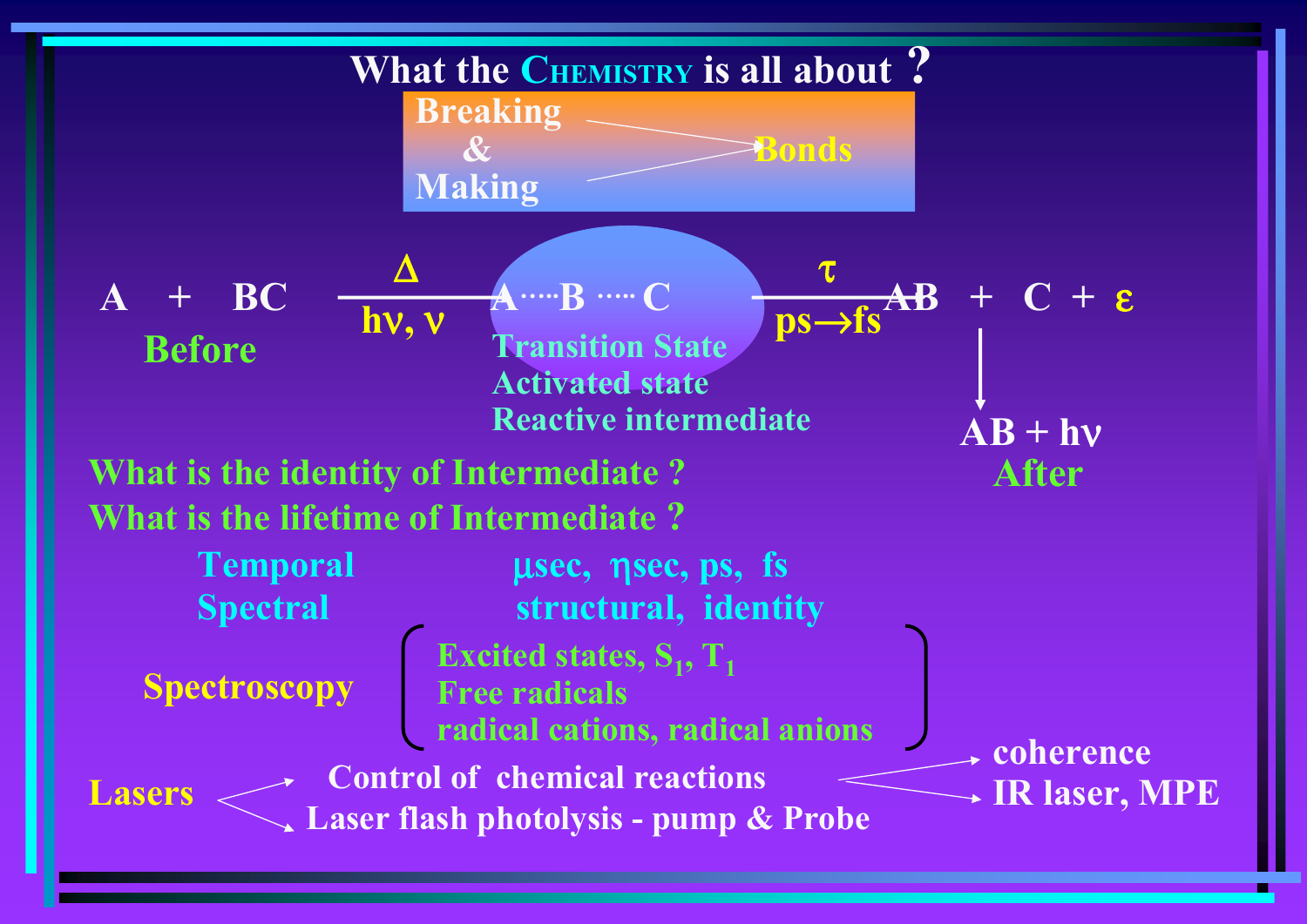| How Fast is Fast?                                                        |                |                      |
|--------------------------------------------------------------------------|----------------|----------------------|
| <b>1 Second</b>                                                          | 1 Sec          | Fast                 |
| <b>Millisecond</b><br><b>(Fast flow, 1941)</b>                           | $10^{-3}$ Sec  | <b>Verast</b>        |
| <b>Microsecond</b><br>(Norish & Porter, 1960)<br><b>Flash photolysis</b> | $10^{-6}$ Sec  | <b>UltFast</b>       |
| <b>Nanoosecond</b><br>(Q-switched laser)                                 | $10^{-9}$ Sec  | "Superast            |
| <b>Picosecond</b><br>(mode locked laser)                                 | $10^{-12}$ Sec | "Dam Fast            |
| Femtosecond<br>(Ippen & Shank, 1993, 6fs)                                | $10^{-15}$ Sec | "Damn Fast Indeed"   |
| Auttosecond                                                              | $10^{-18}$ Sec | <b>Who Cares ?!!</b> |

**In last 5 year ability to time resolve molecular events has improved by roughly 10-6 times as in last preceding 50 years**.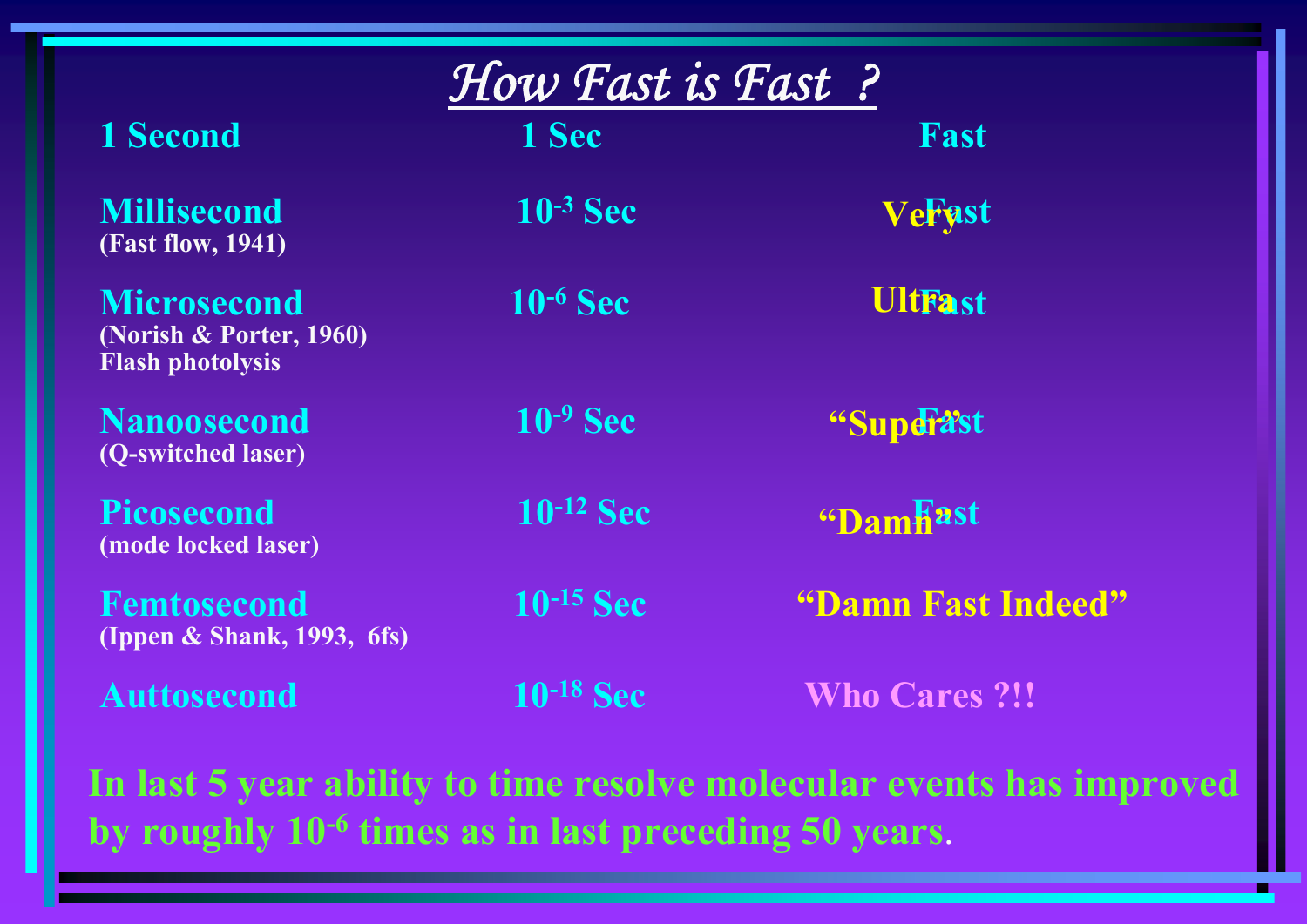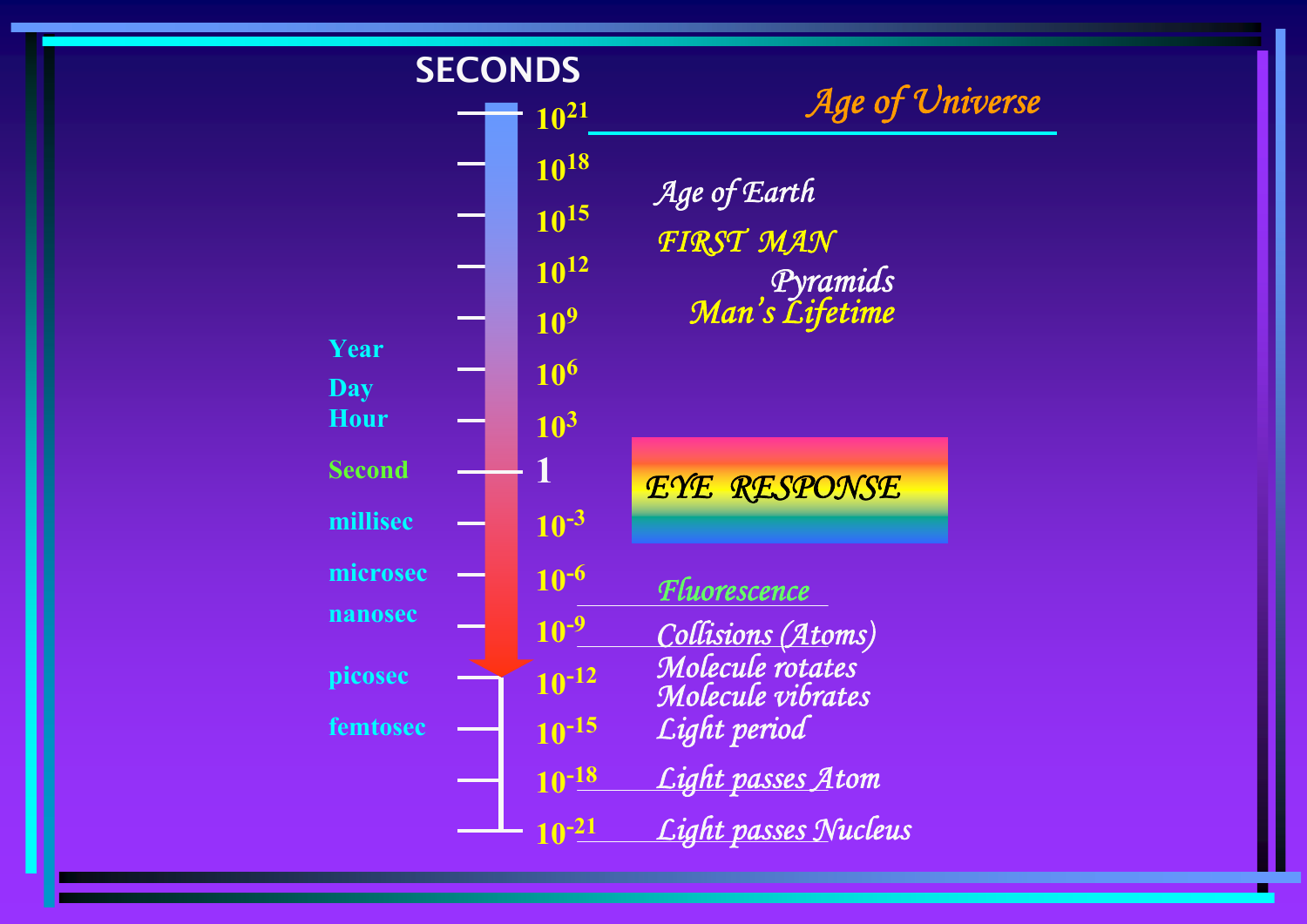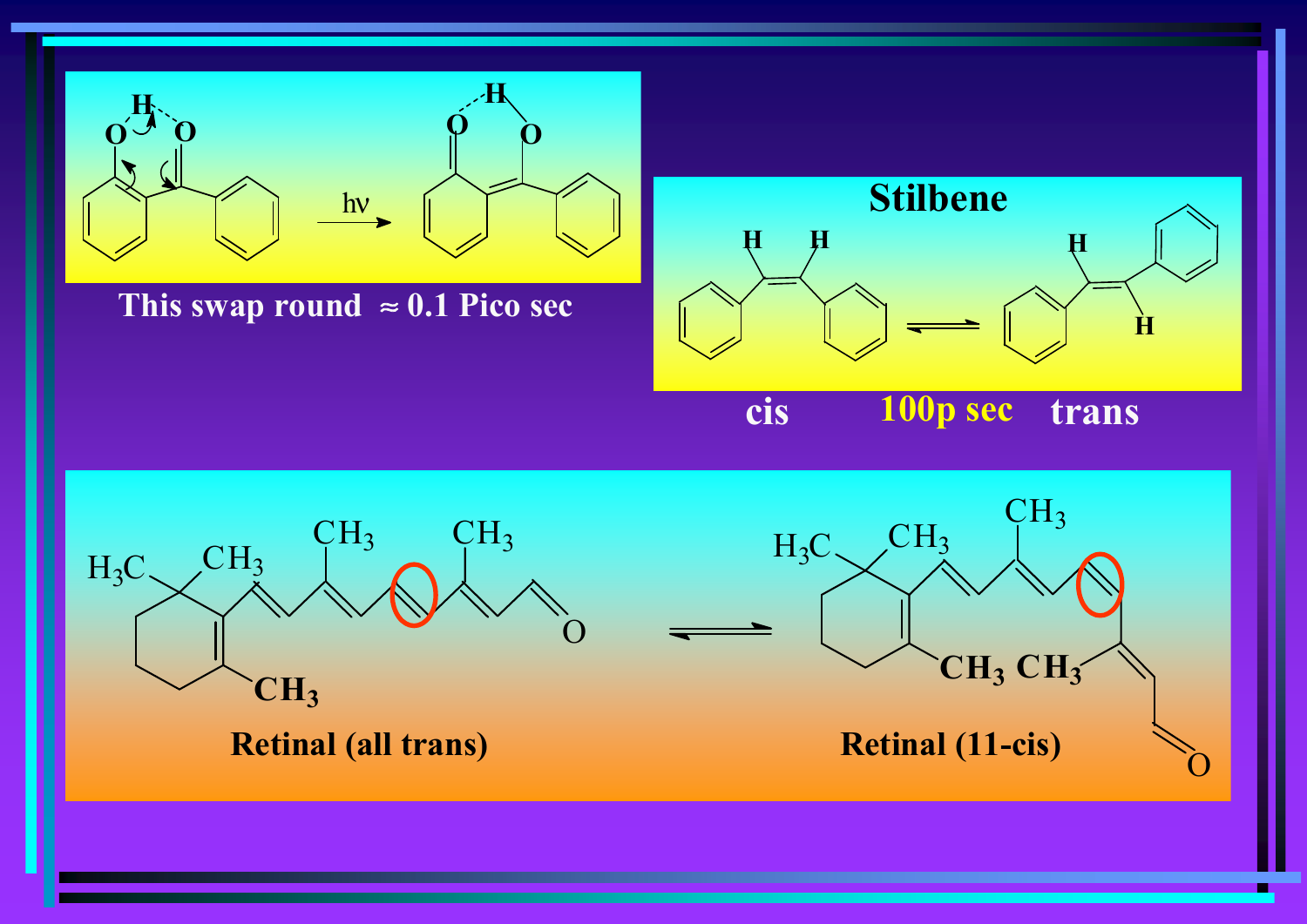## *CHEMISTRY in a "Jiffy"*

**G.N. Lewis: He was also a great wit who often coined delightful phrases, such as the "Jiffy"**

 $\binom{1}{2}$ **The time taken by a photon to travel 1cm, or 33 pico seconds.**

#### *But*

- $\begin{pmatrix} 1 \\ 1 \end{pmatrix}$  **When the phrase was coined in 1920's, Chemistry was done on a time scale some hundred million times slower than a "Jiffy".**
- $\bigodot$  **In 1941 the fastest process studied in the laboratory was on a milli second scale, gas kinetics in flow systems.**
- $\mathfrak{P}$  **In last five years ability to time resolve molecular events has improved by roughly the same factor (106) as in last 50 years** e **Latest is 0.06 pico second or 6 femto second.**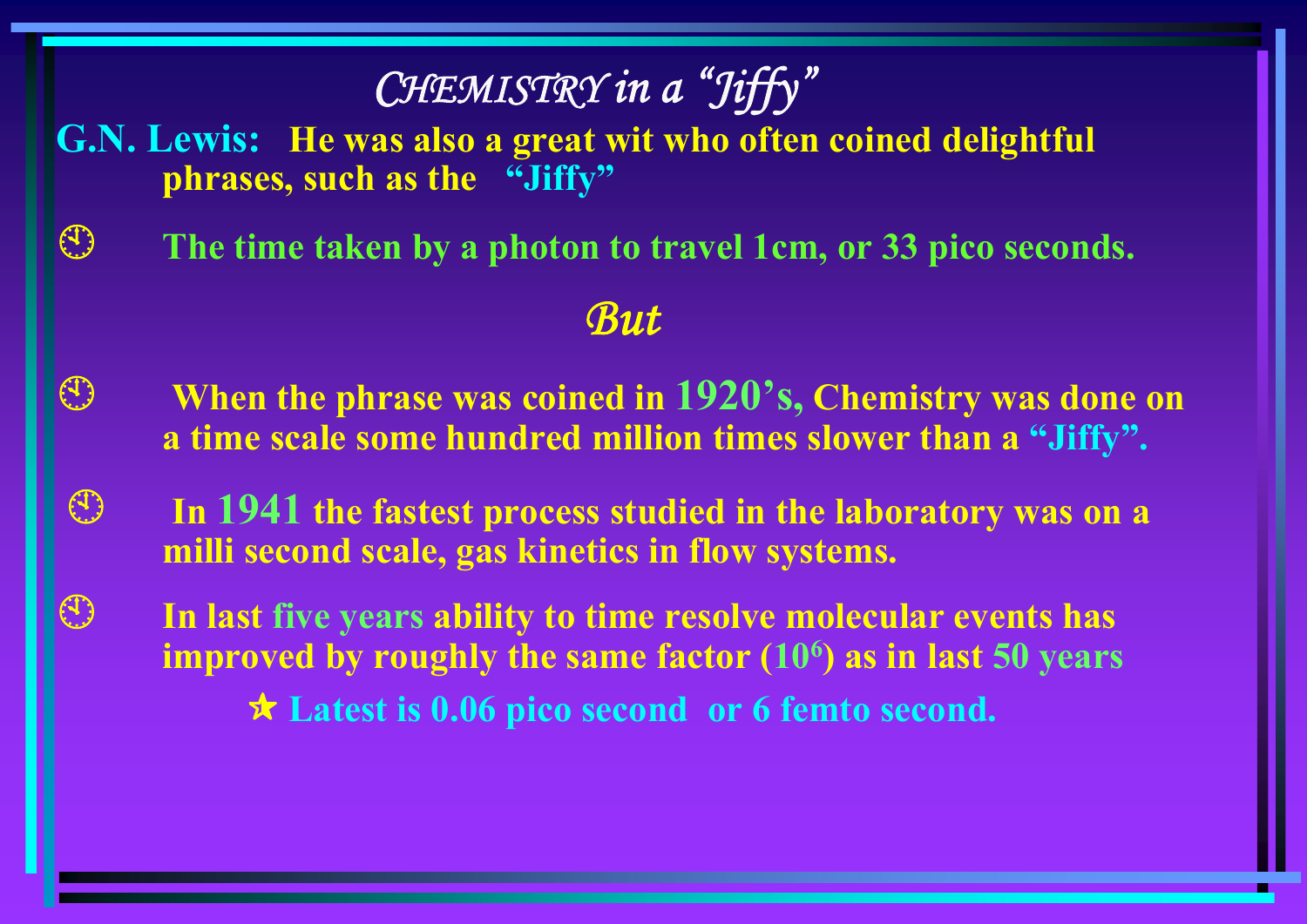# *Transition States in chemistry Its where the action is*

**The ability to observe them has added immeasurable power to the chemist's arsenal**

**Time zero for chemistry. The clock starts, & in an unimaginably short period of time – on the order of a millionth of a millionth of a second –— atoms change partners, chemical reactions take place and new molecules are born.**

**Before & After pictures were easy to get but there were no Eye witness account.**

**Sort of freeze frame pictures or even better.**

**Just a peep at the " Activated Complex".**

**Penetrating the black box –— 'Transition State"**

**" Lasers, Beams & Molecular dreams "**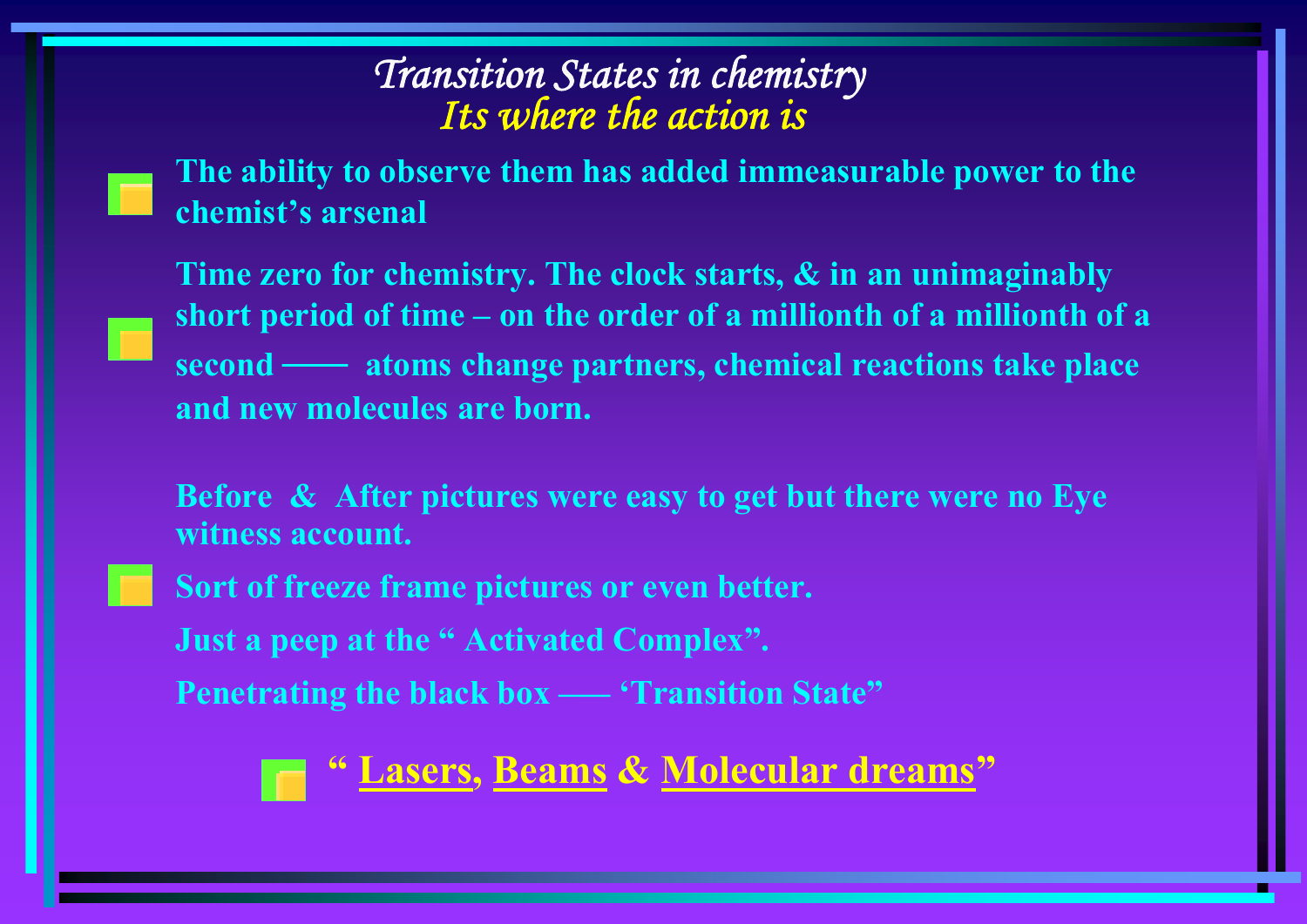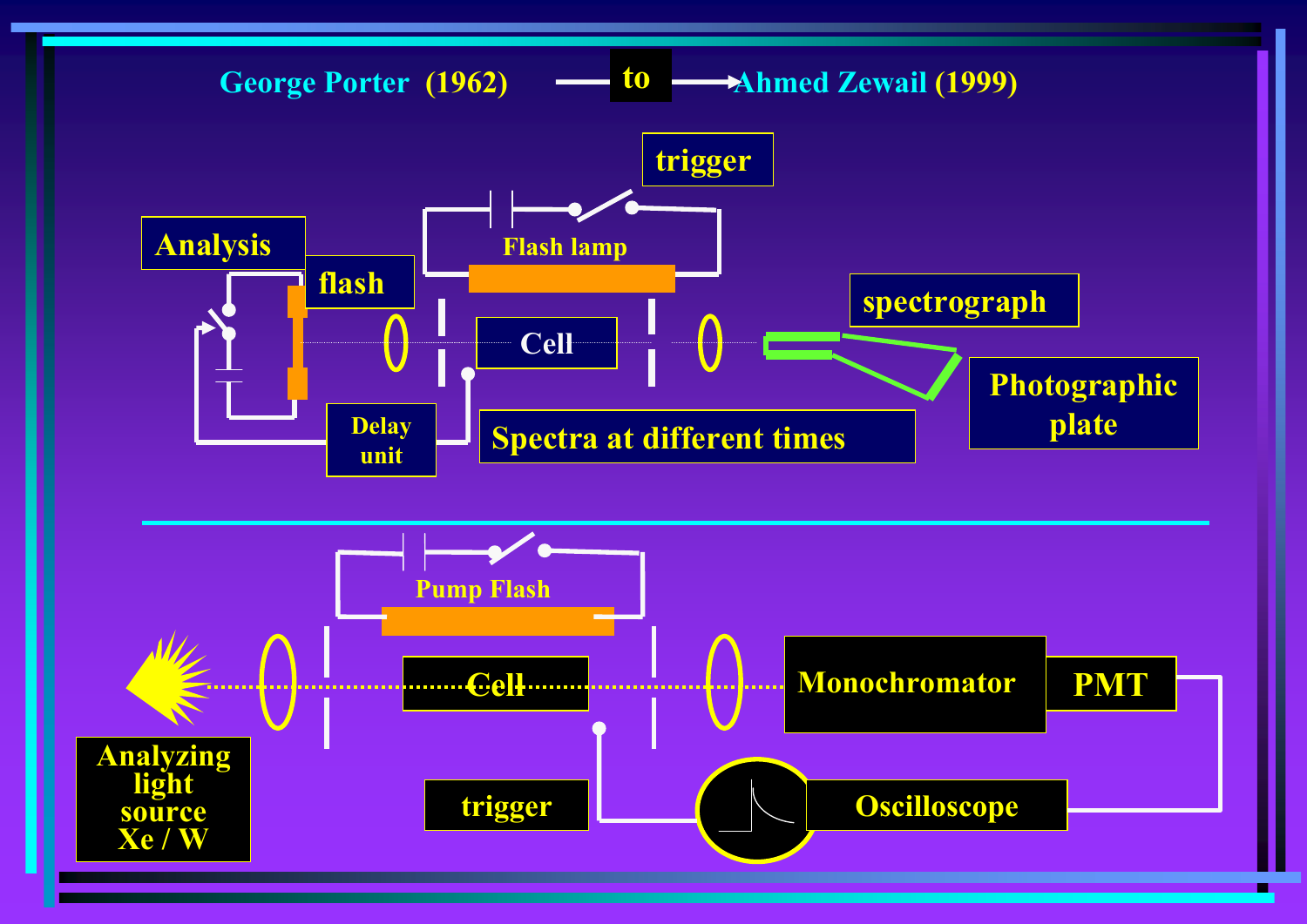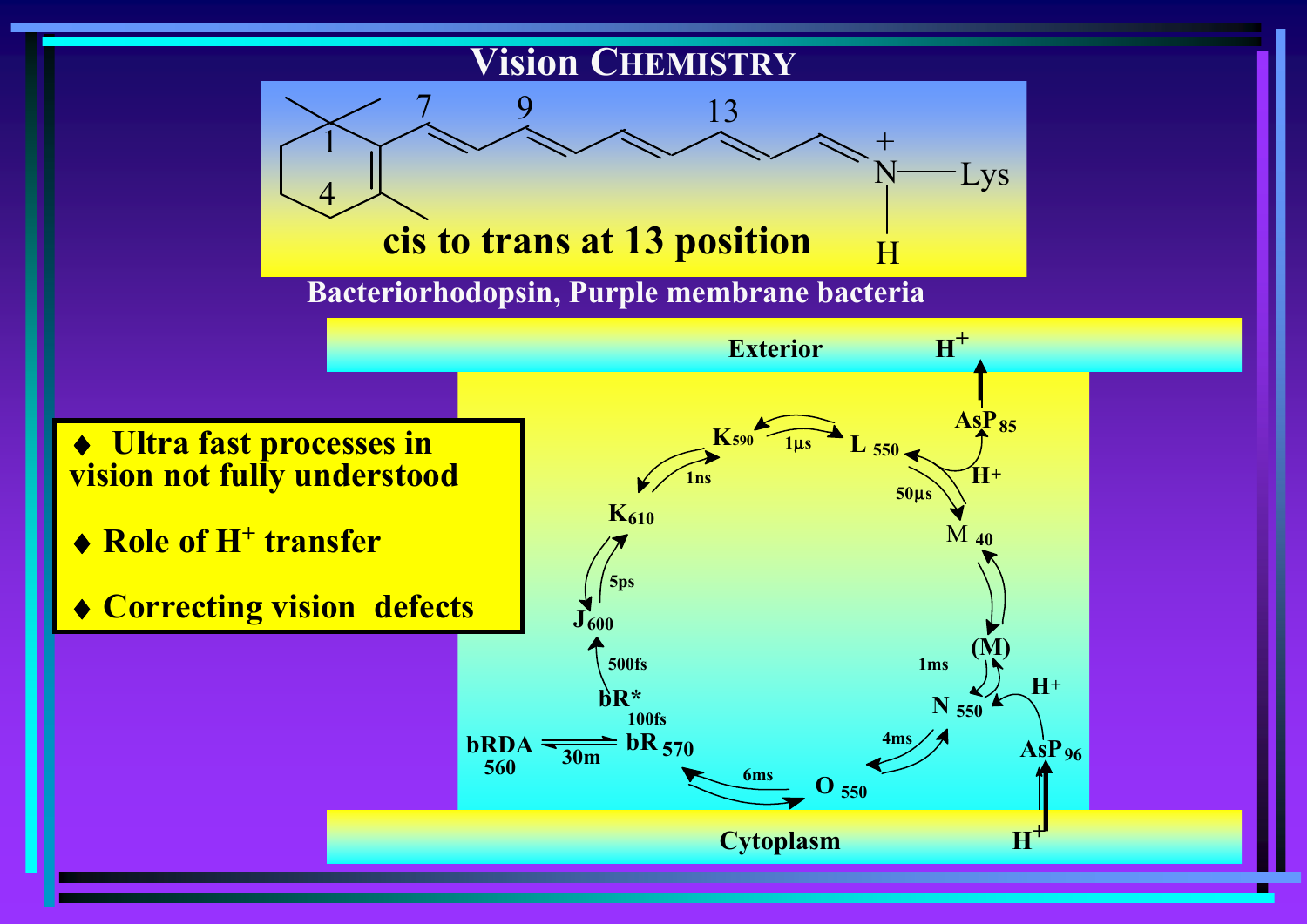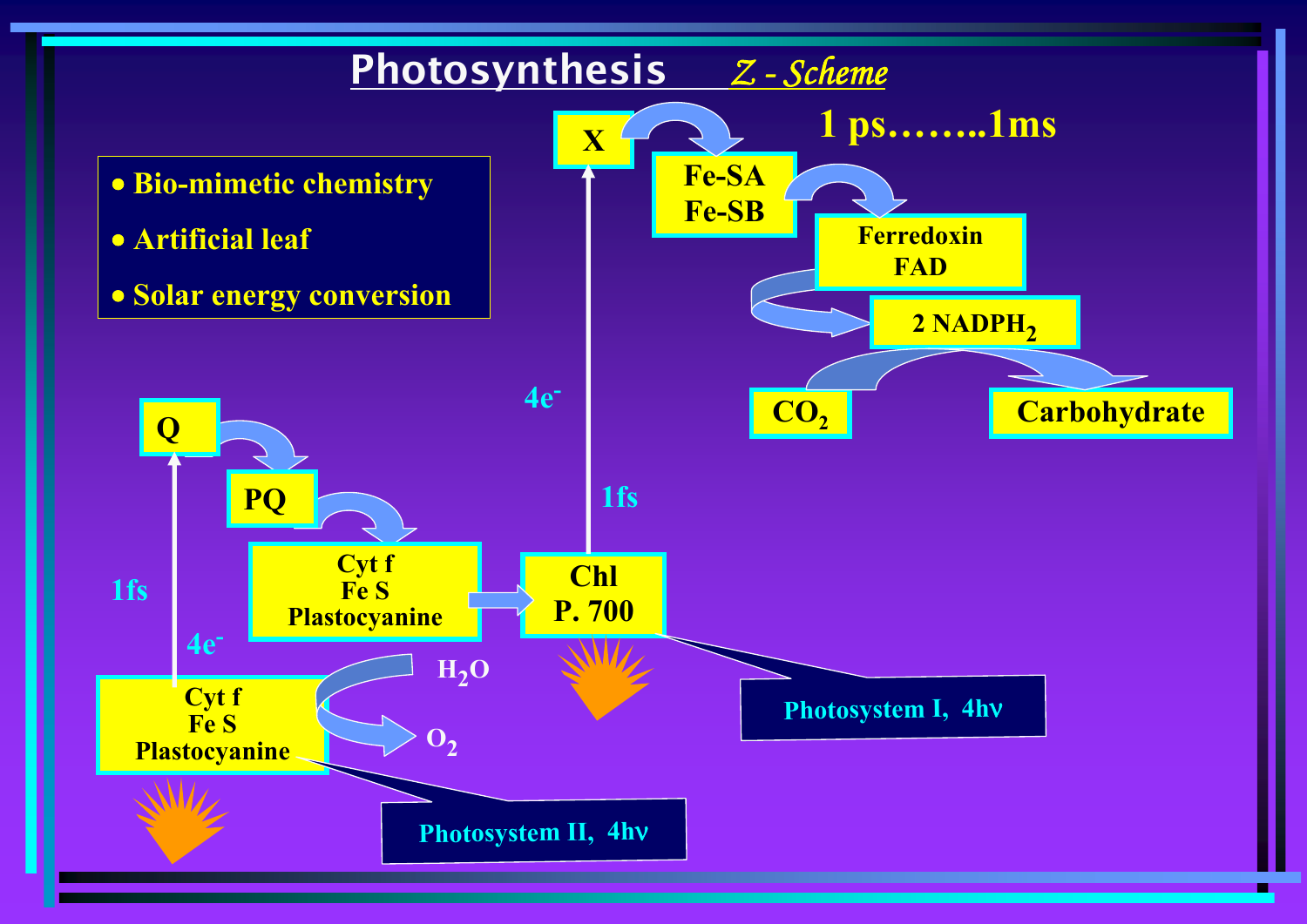## *Excitement in chemistry*

**Chemists have long been tantalized by the dream of altering the probabilities, or choosing themselves the bonds within a molecule to vibrate and break to order**

**Chemists are trying to realize this, knowing all the while, that it may be like Don Quixote's, be an impossible One.**

#### *But*

**Now they have a new mighty Sword to use in their quest, One that was not available very recently**

**The FAST EXCITATION by INFRA RED LASERS INFRA RED PHOTOCHEMISTRY (PHOTOCHEMISTRY in ELECTRONIC GROUND STATE**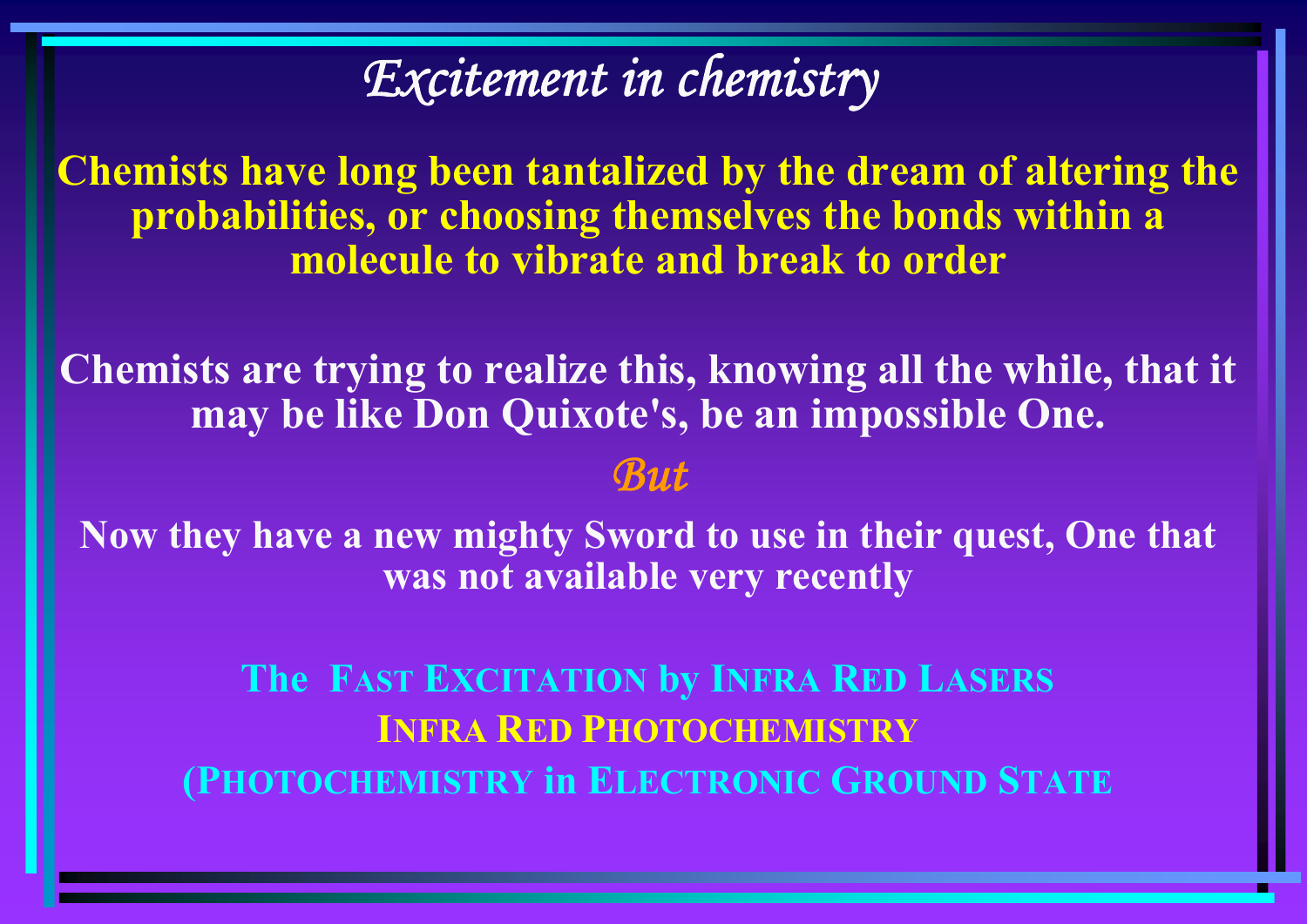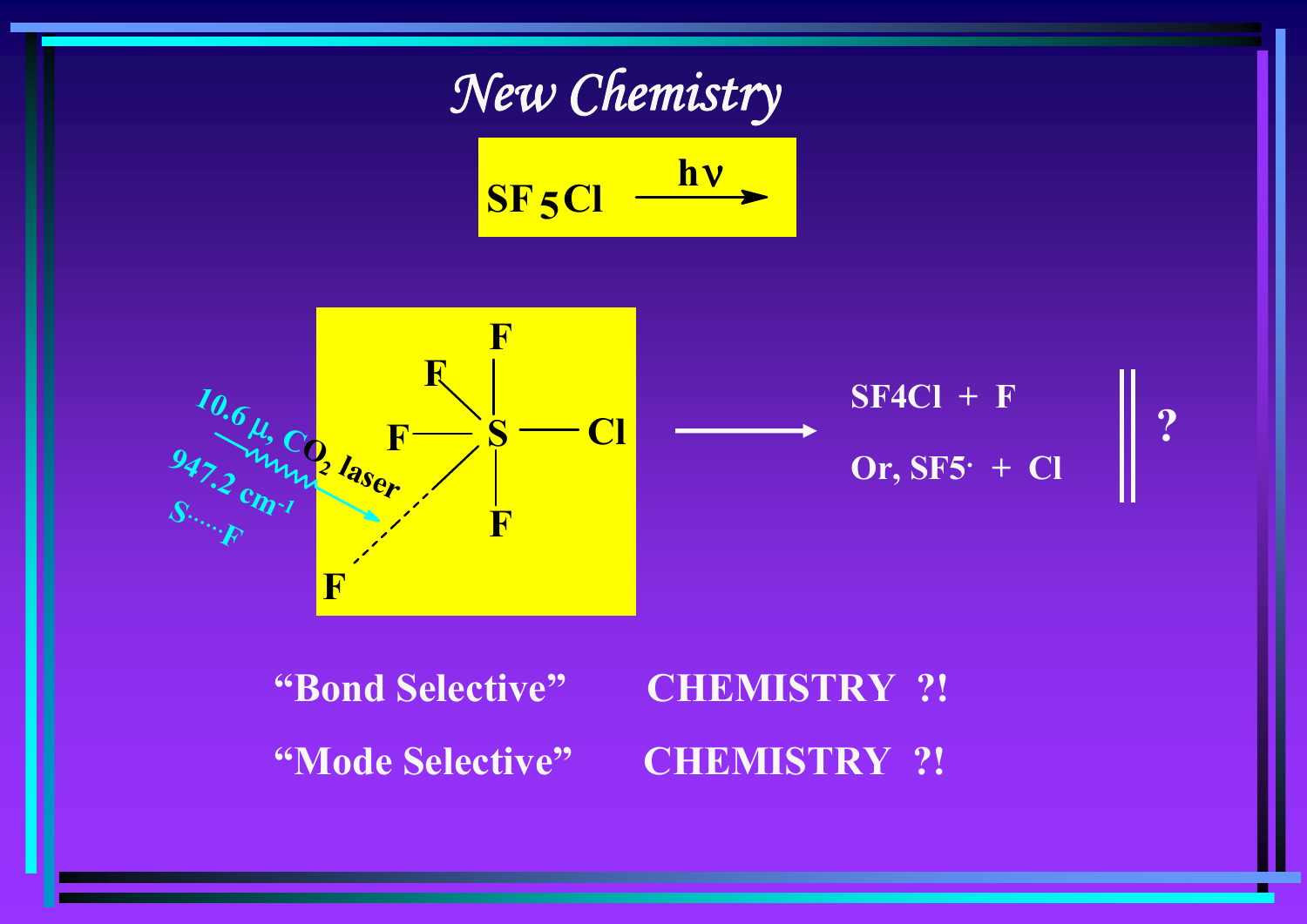**Since the days of ALCHEMY, sluggish reactions have been prodded to occur more readily by the application of HEAT**

 **THERMALCHEMISTRY**

**Then came irradiation with visible or UV light to generate eletronically excited states which frequently undergo unique transformations**

 **PHOTOCHEMISTRY**

**But Synthetic Chemists still had to live with the idea of**  → **Reaction occurring predominantly via LOWESTENERGYREACTIONCHANNEL**

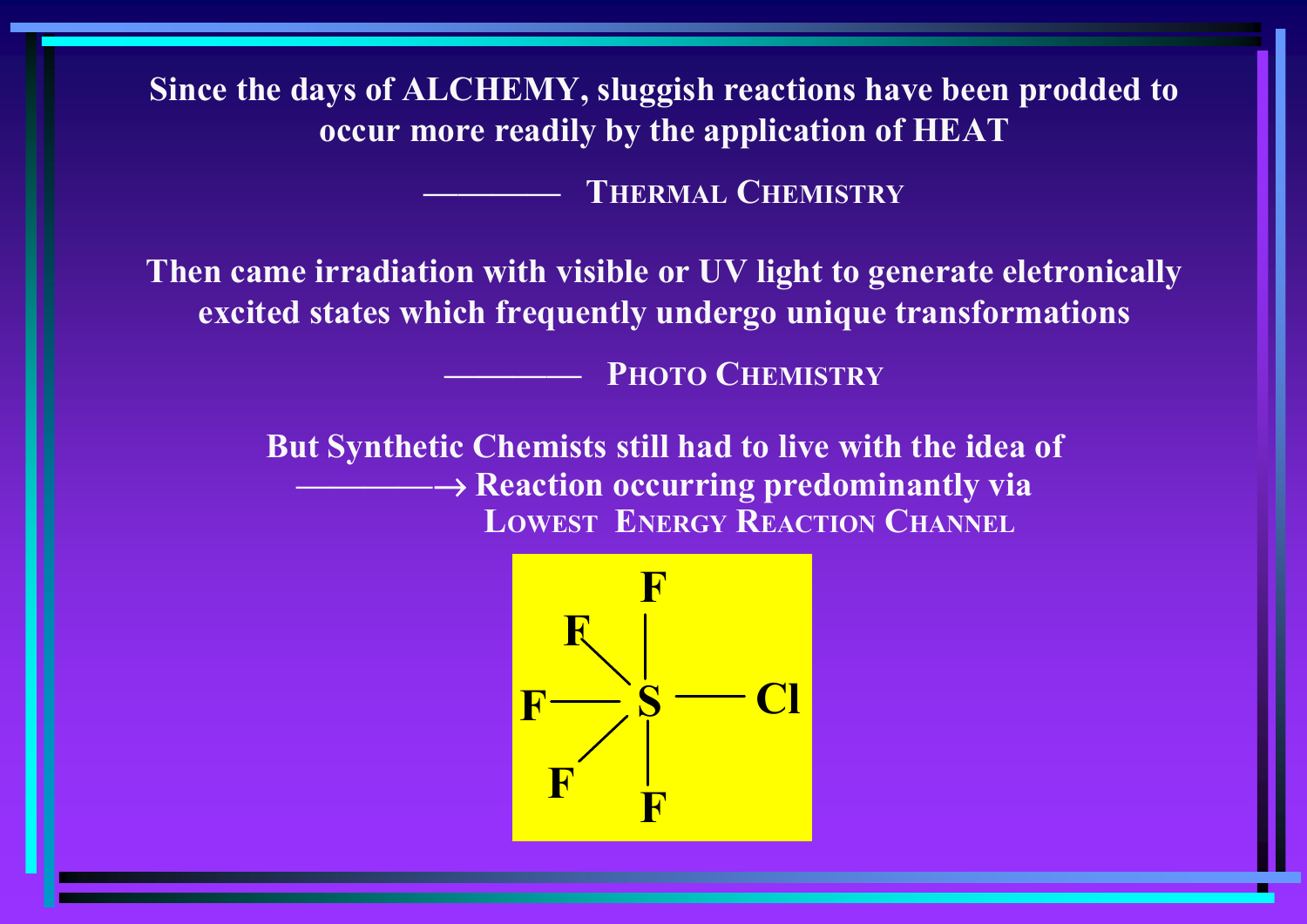#### *ISOTOPE SPECIFIC*

**INFRA RED LASER CHEMISTRY (PHOTOCHEMISTRY IN ELECTRONIC GROUND STATE) Accidental Discovery**

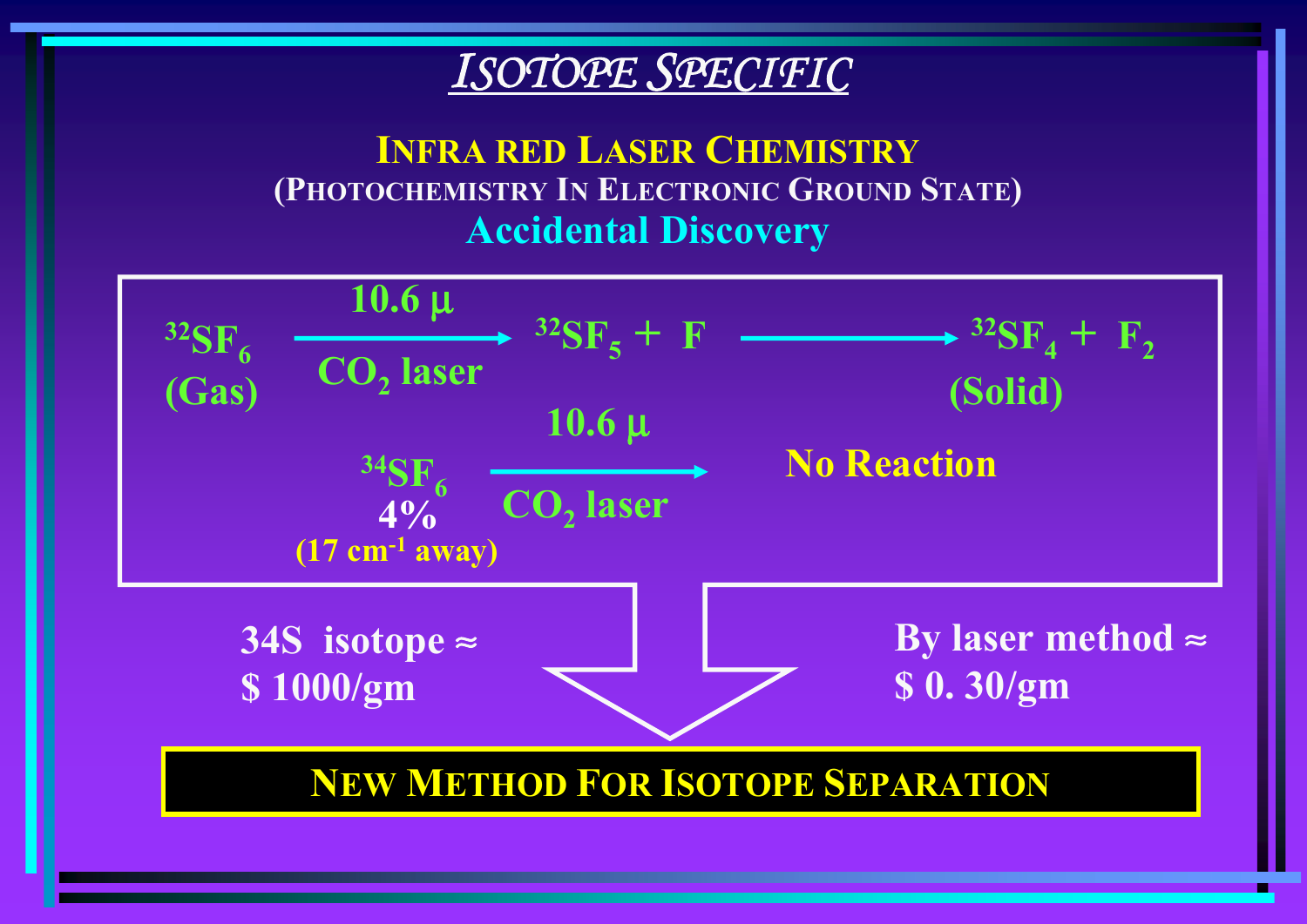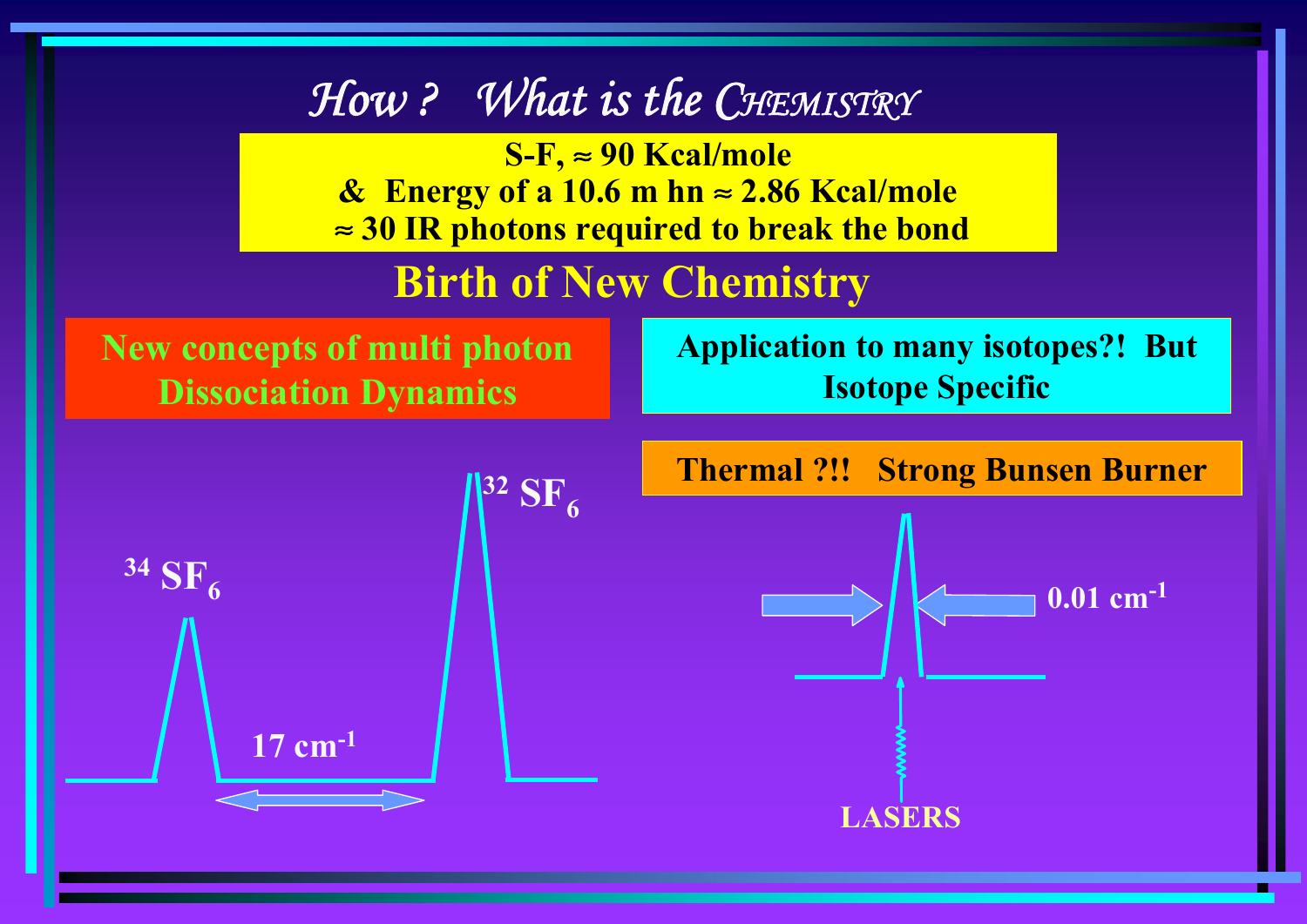**As Edward Teller puts it Laser Chemistry can be linked to a Chemist** *"Reaching into Molecular Structure with his own hands and rearranging the Structures at will"*

**Chemistry is undergoing a Laser revolution**

**Time of intellectual ferment in chemistry**

**Pimental report (1986)**

**Pico second Femto second Chemical Kinetics State to State Chemistry Implications are Staggering Newer compounds, Rate enhancement, Exotic materials with unusual properties**

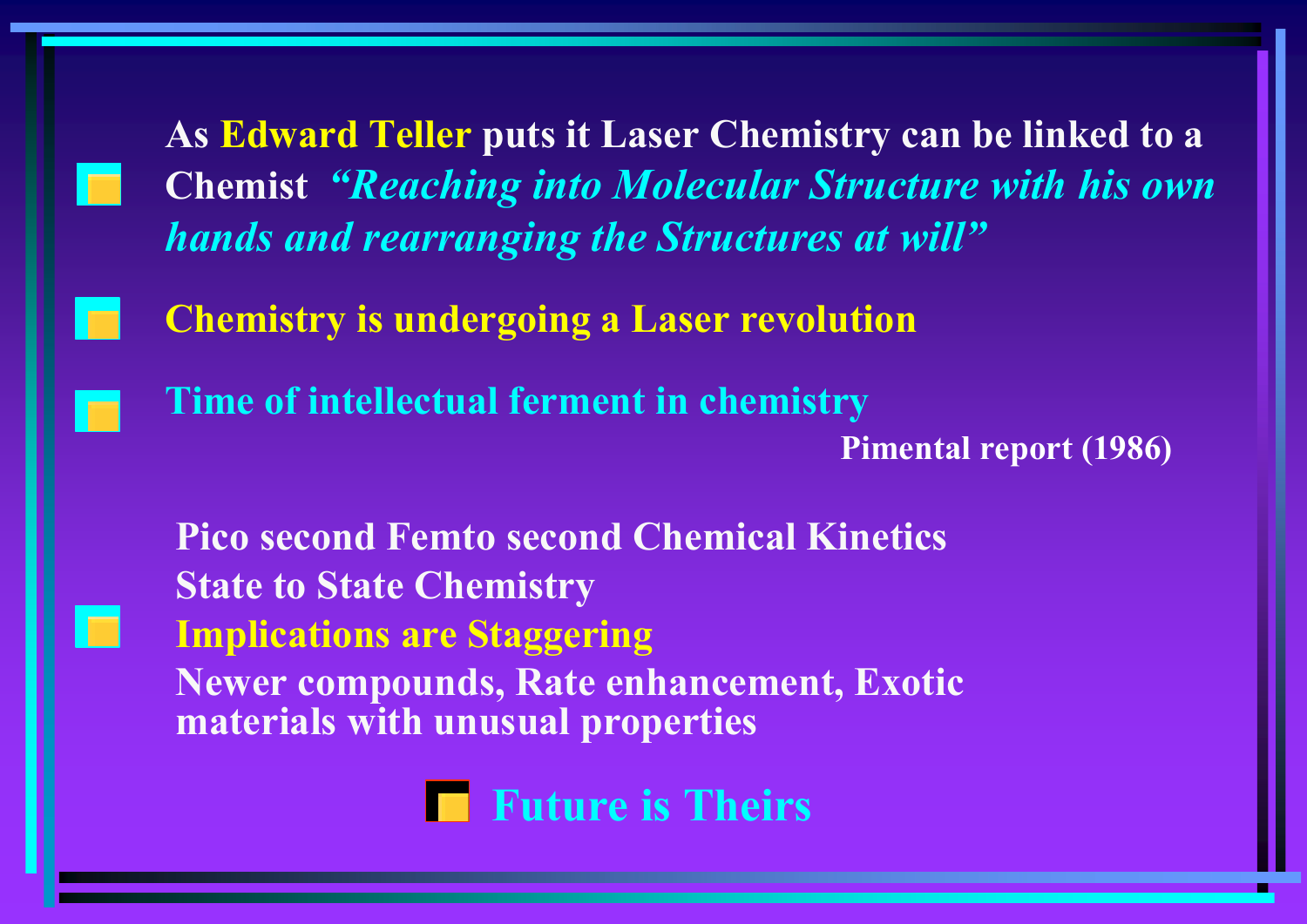**We may now dream of Orchestrated trains of ACCELERATOR, SYNCHROTRON and LASER PULSES which prepare reactants to our highly selective specifications, monitor all intermediates in direct time domain and probe all nascent products & their final conditions with complete specificity.**

**It is perhaps too early to speculate, but it seems that for the first time we are on the threshold of being able to probe specific steps on the potential energy surface**

**Truly a DREAM come true for a CHEMIST !!!**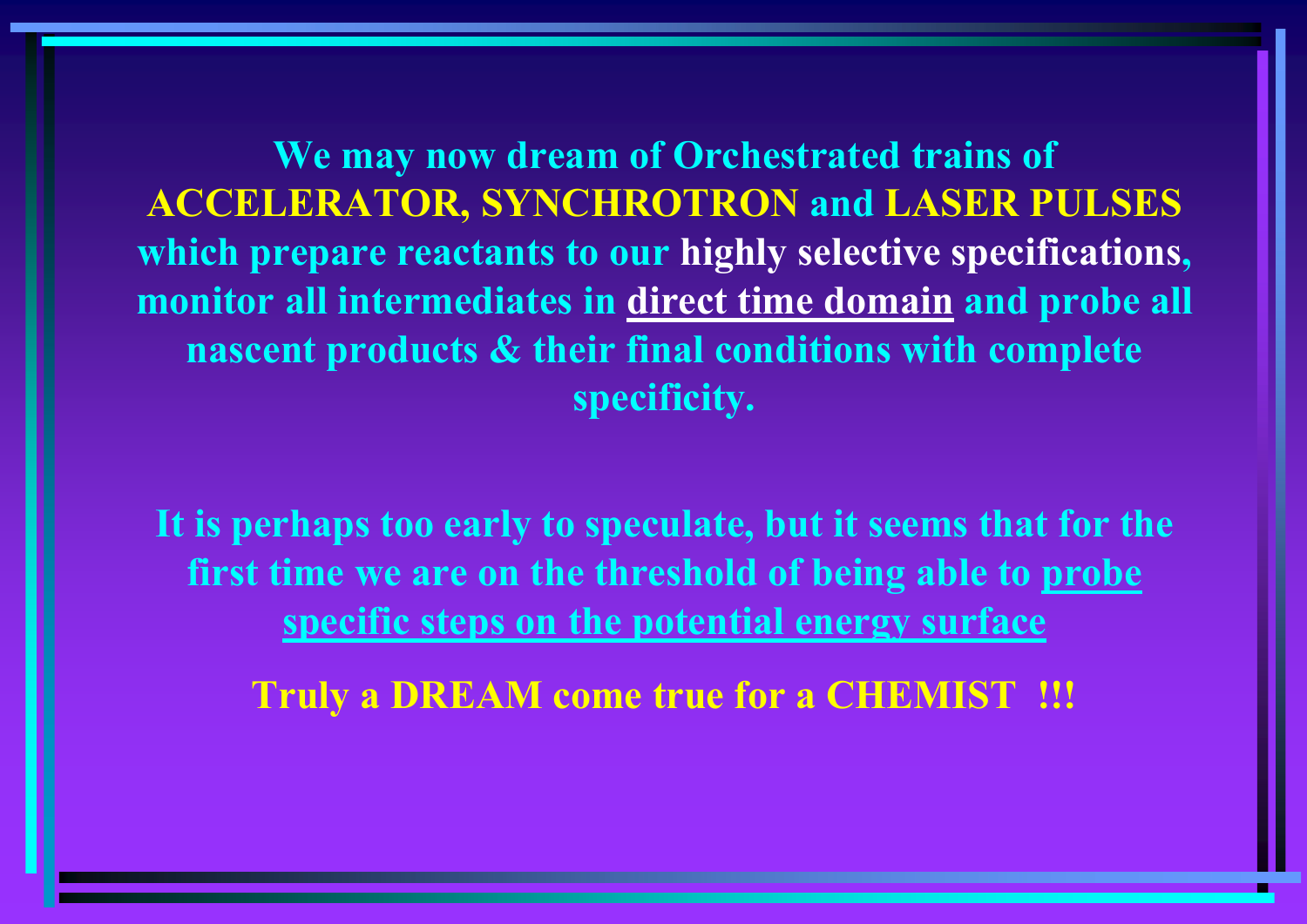Most of these discoveries needed a complete **PARADIGMSHIFT**

**and not just extension of Existing info ……**

**(1) Needs – Element of Creativity Plus little beat of Serendipity**

> **Looking for a needle in Haystack AndFinding the beautiful daughter of farmer**

**(2) Or systematic Questioning about Reaction Mechanism both temporal & structural details.**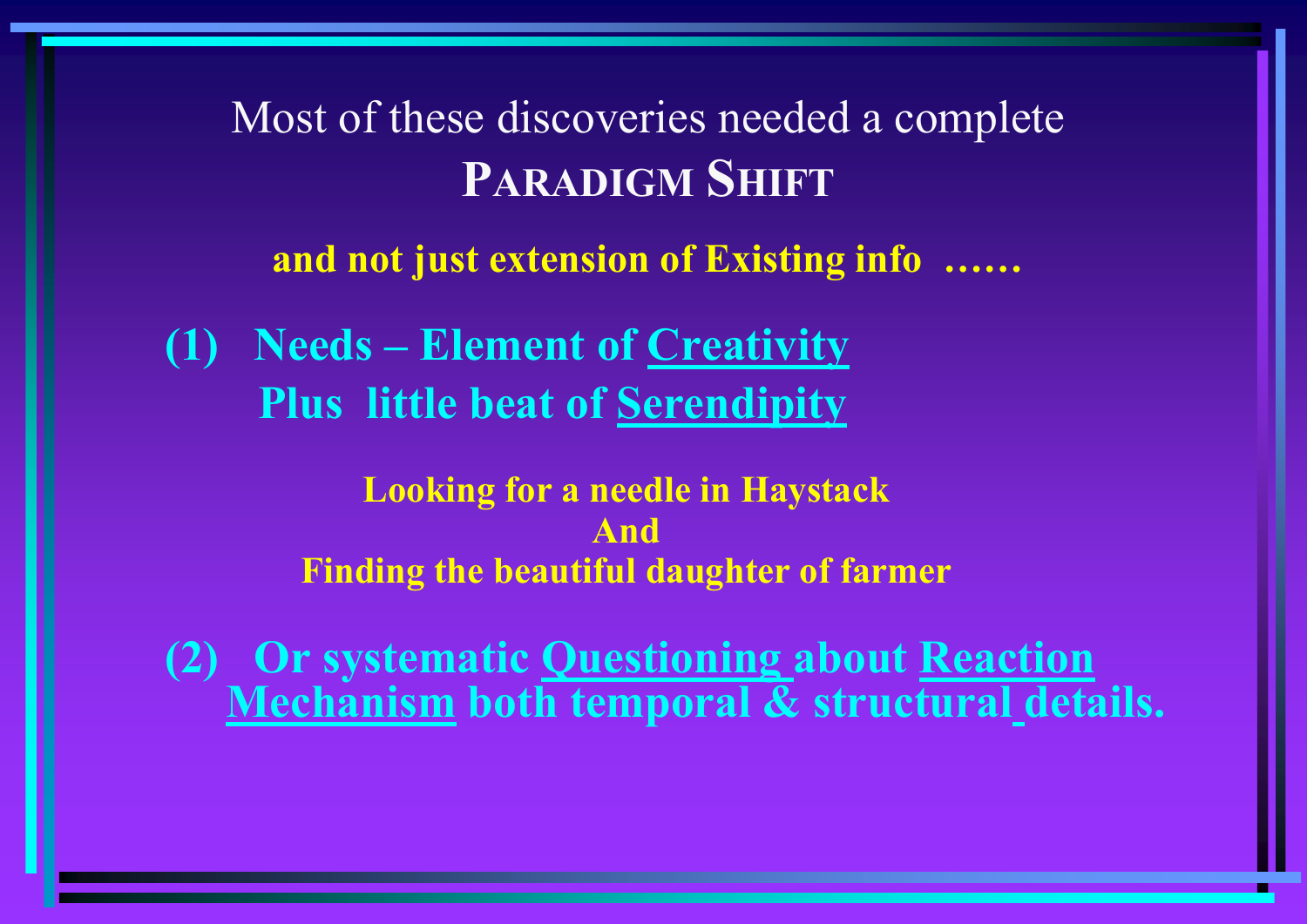#### **None of these discoveries came via any Planned & structural projects**

**No project was submitted or approved.** 

**No proposal, No paper work & NO FUNDING** *Except* **Generous Dose of Curiosity**

*Science on sly Bootleg Science*

> **But not the band wagon Science No milestones were projected, No Schedules, No bar charts &No promises were made**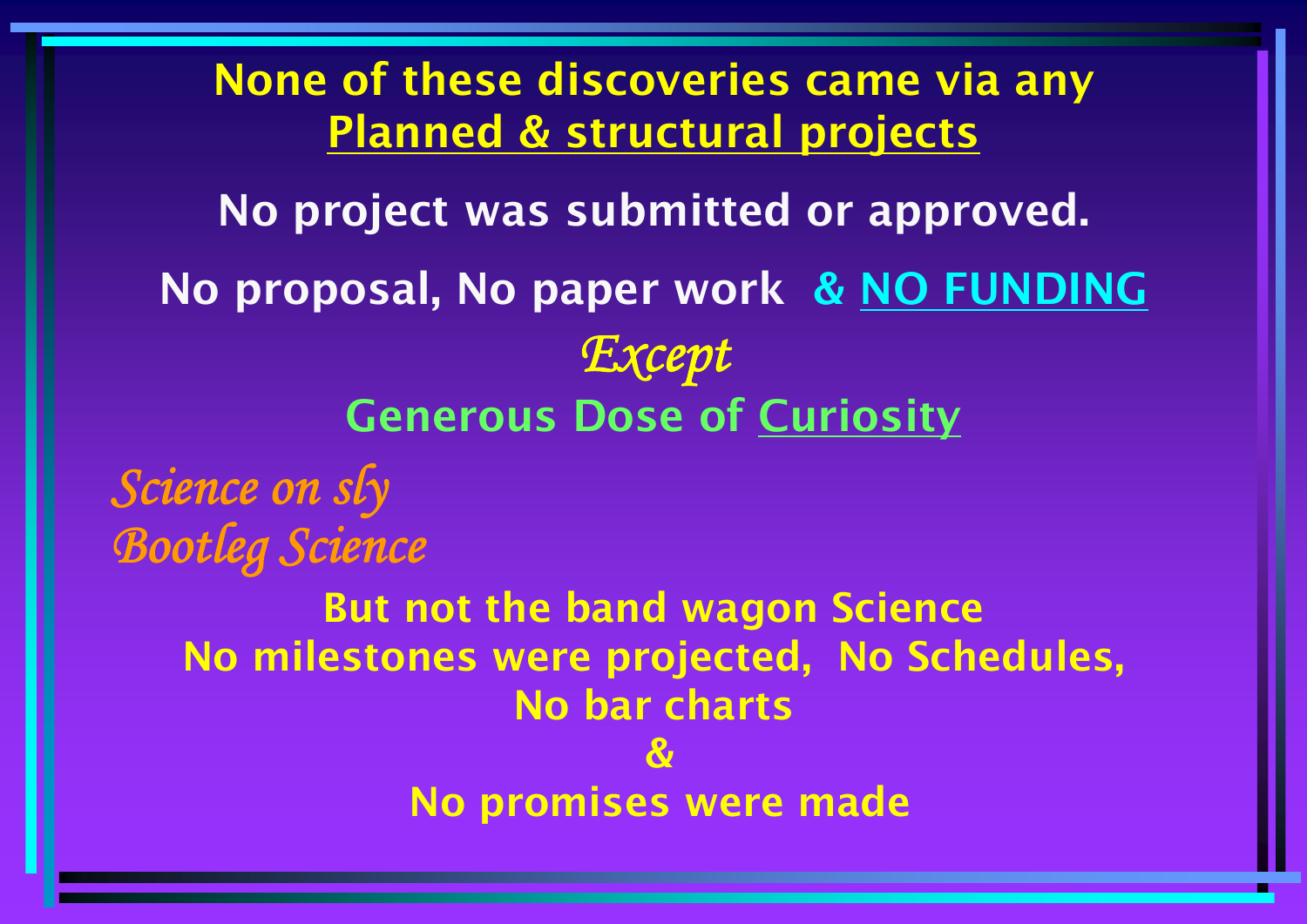**If Godproposal today to the funding agencies**

**regarding** *creation of world*

> **It would certainly be rejected on all the 3 criteria most often applied**

**1. Past Track Record : Not published in journals**

- **2. God has not been active for millions of years NO**
- **3. We don't fund old research**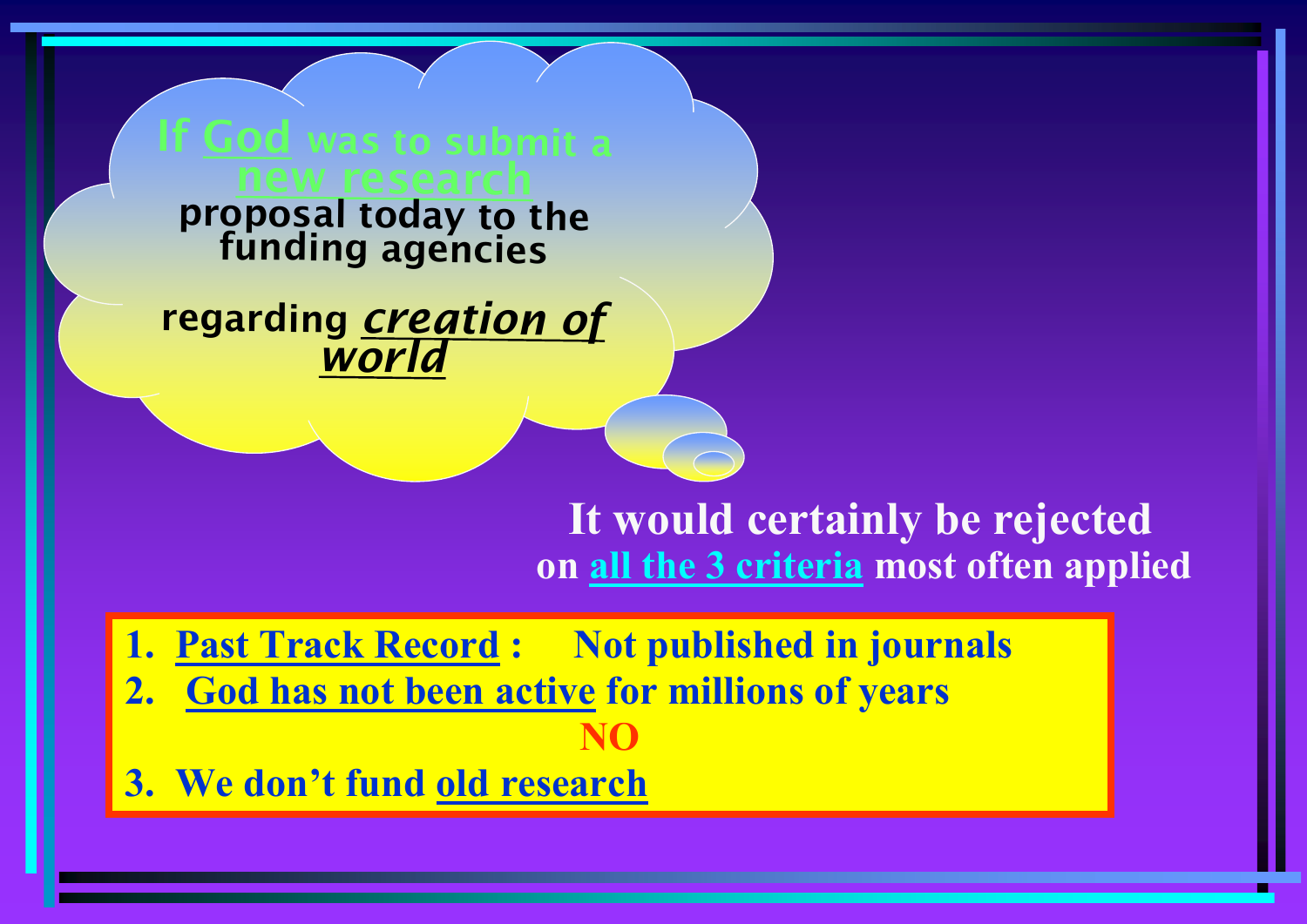

#### **Chemistry pollutes!! But Chemistry only will fight pollution**

**Environmentally benign Chemistry GREEN CHEMISTRY**

**Low temperature reactions- Room temp. Chemistry What happens to Activation Energy? How to Overcome?**

 $\bullet$  **Unraveling Nature Learning from nature Enzymes role No more organic Toxic Solvents Aqueous chemistry Use h**<sup>ν</sup> **s as Chemical reagents Use membranes Understand Interfacial Chemistry Photosynthesis mystery Alter the route**

**Eco-friendly, Less energy, intensive**

**Learn Biology**  $\blacksquare$  Instead of FOOD make FUEL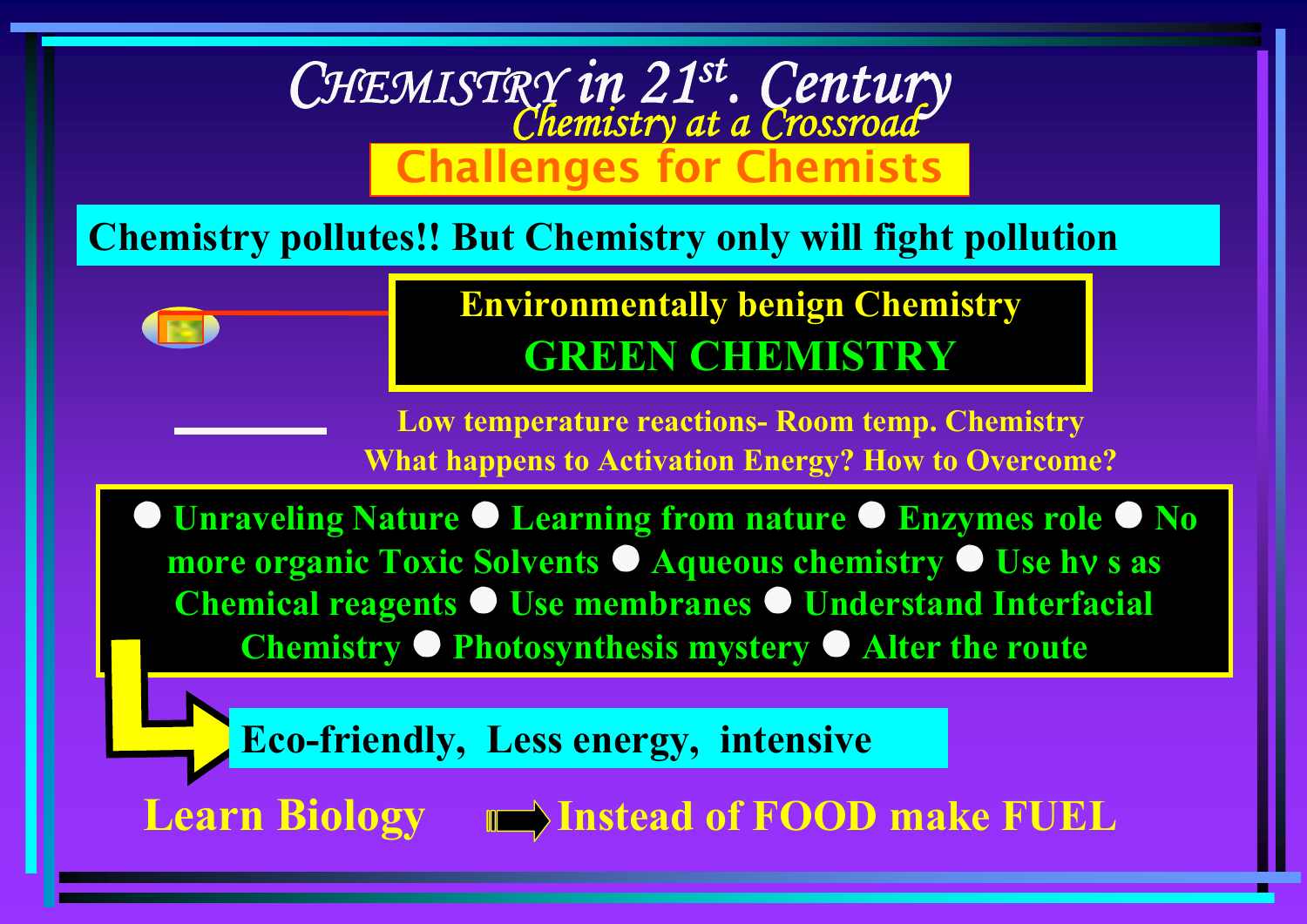#### **NEW MATERIALS** O

 $\blacktriangleright$ 

O

- Molecular Recognition
- ONon Covalent Bond Chemistry
- OSupra molecular Chemistry
- **D** Molecular Electronics
	- nano particles Chemistry
- O**Clusters**
- $\blacktriangleright$ Organic Super Conductors
	- Organic Ferro magnets
- O**Chemionics**
- **D** Conducting Polymers
- OSmart Materials

# **LEARN MATERIAL SCIENCE**

**Not metallurgy**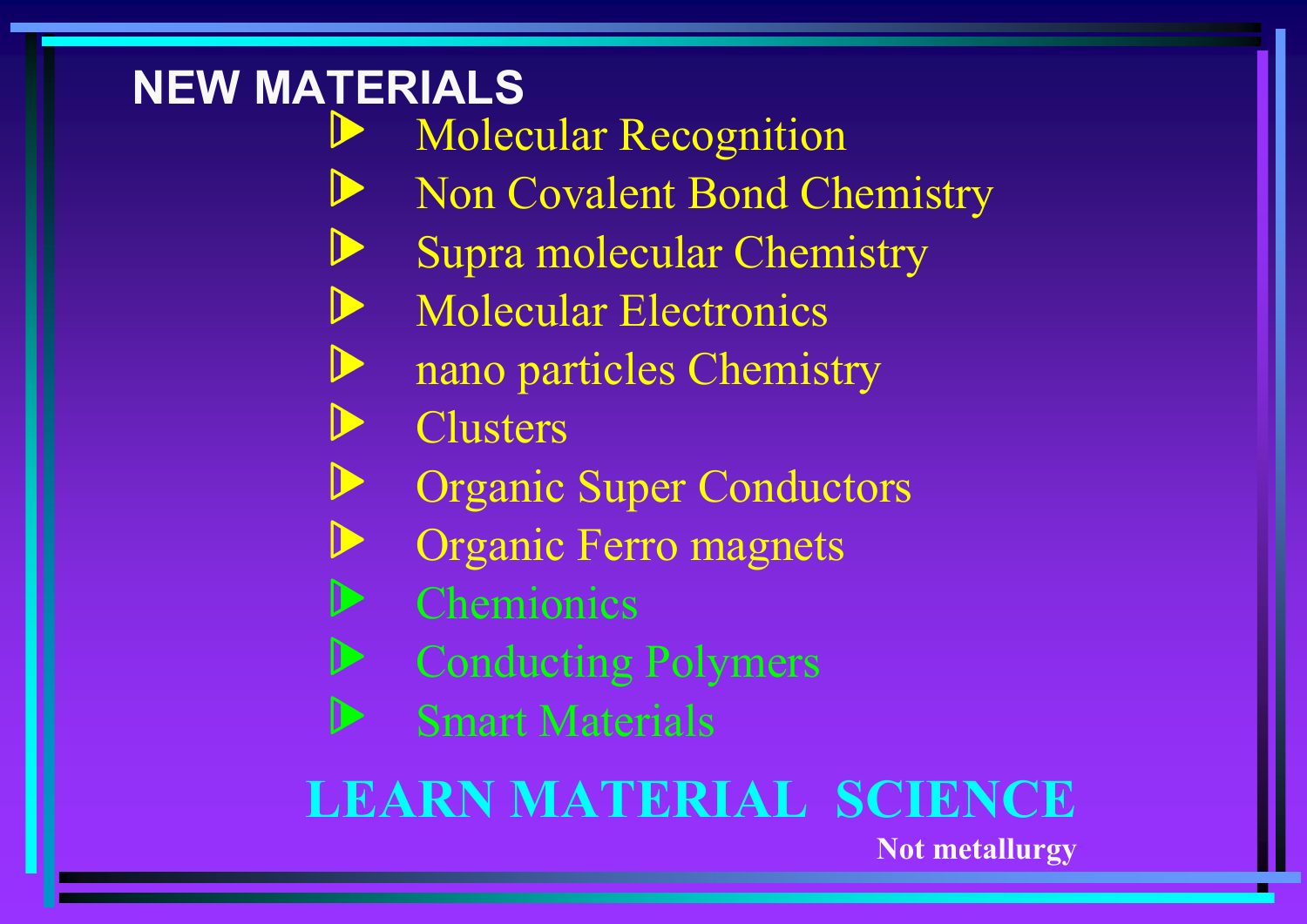#### $\blacktriangleright$ Control of CHEMICAL Equilibria

- OBreaking and Forming Bonds to Order
- OTuning the CHEMISTRY
- ONo Unwanted Bonds
- $\blacktriangleright$ No waste Disposal Problem
- $\blacktriangleright$ R0 - Vibrational Excitation
- $\blacktriangleright$ Lowest Energy Channel need not guide us
- $\blacktriangleright$ Understanding of Transition states

#### **LEARN SPECTROSCOPYLEARN PHYSICS**

#### **COMPUTERS**

 **Not just an analytical tool but as Energetics, dynamics and Excited States**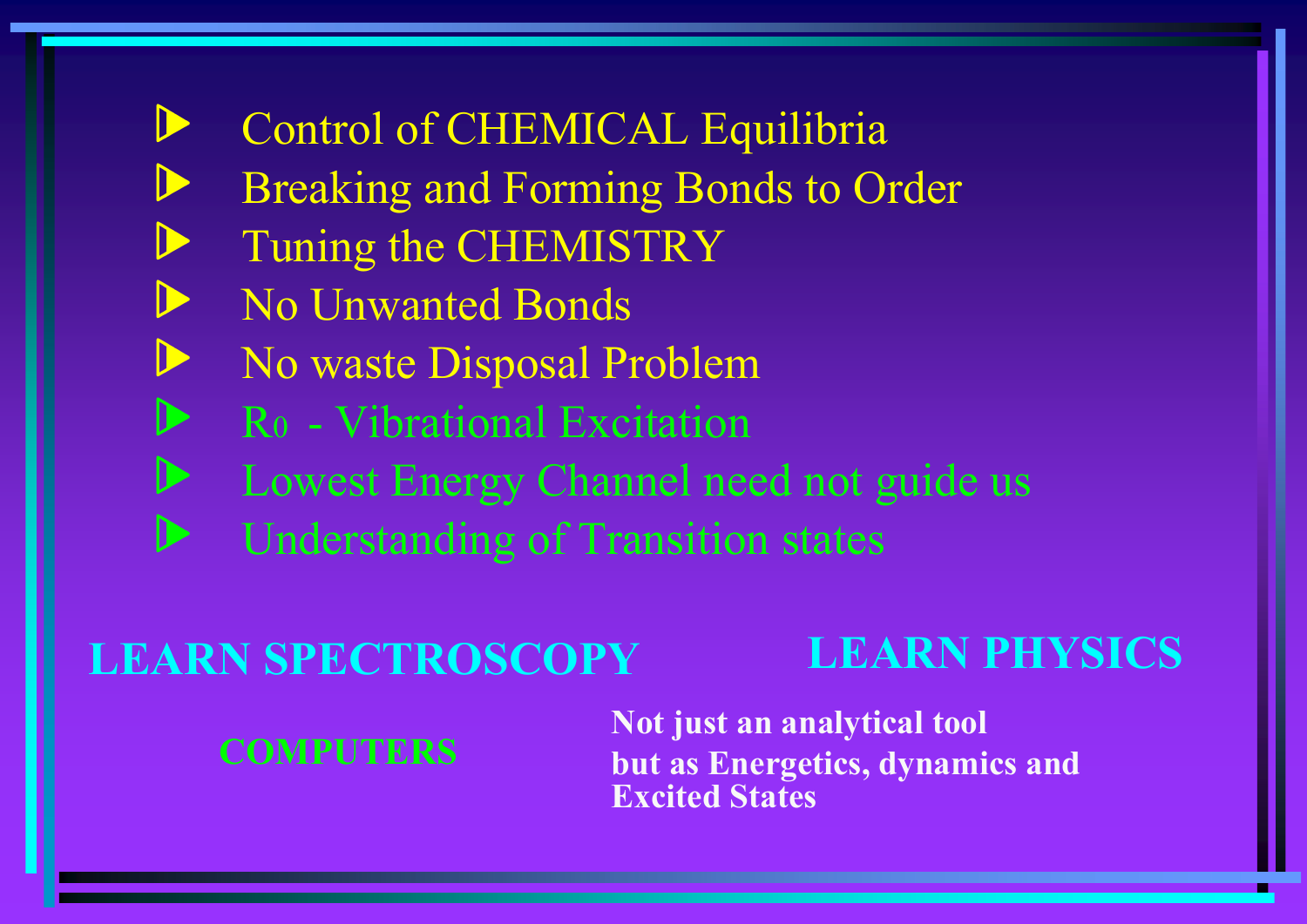# **Dream of Chemists**

**Mystery of photosynthesis Why Max efficiency ~ 1%? Can we increase it ?Can we ask plants to produce Energy rather than Food : H 2 versus Carbohydrates**

**Pesticides, herbicides, Fungicides (biodegradable) New Fertilizers** New Materials: **light in wt but strong as Steel Non combustible plastics Fire retardant polymers (Saris)!!** Can we run Car on water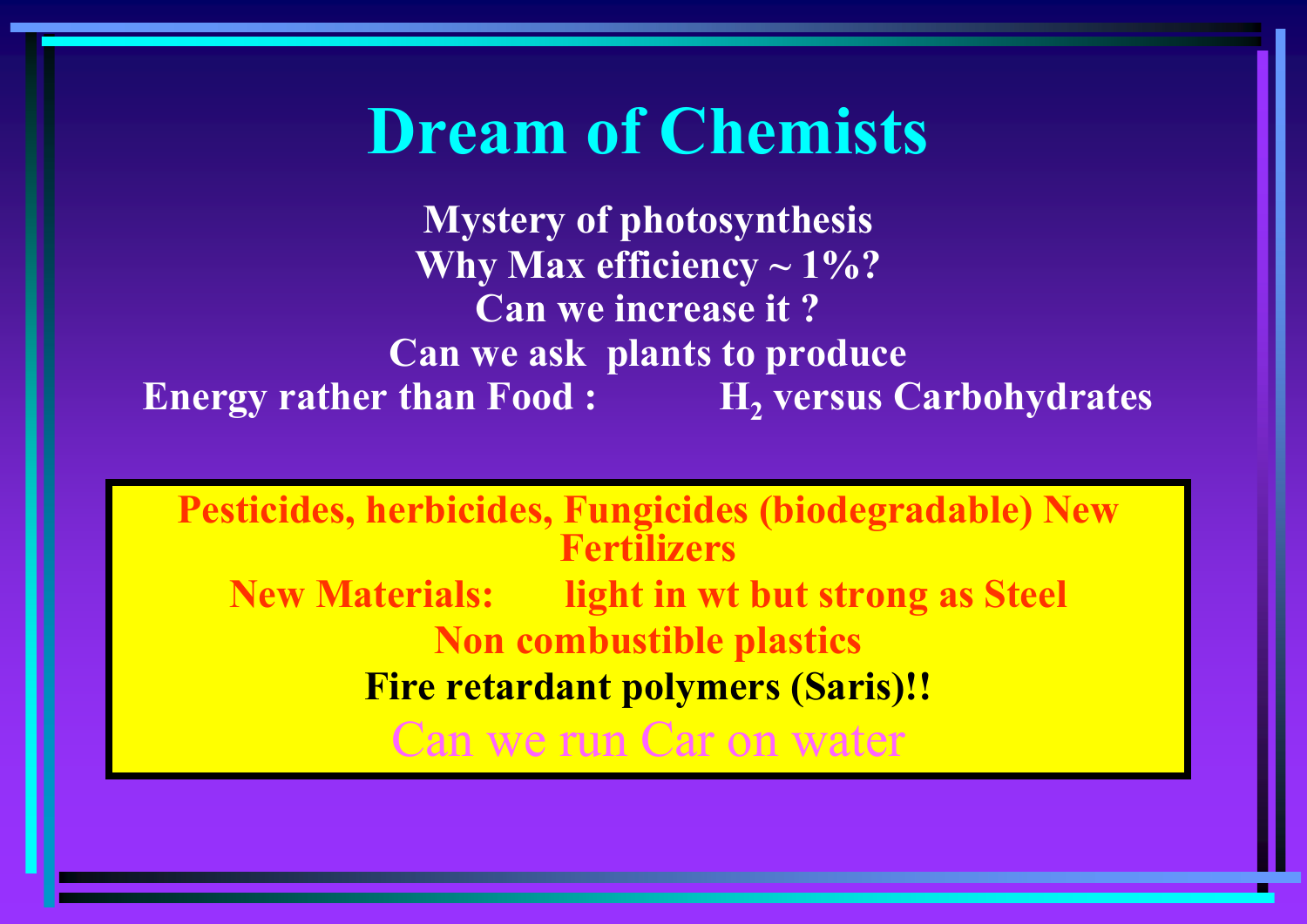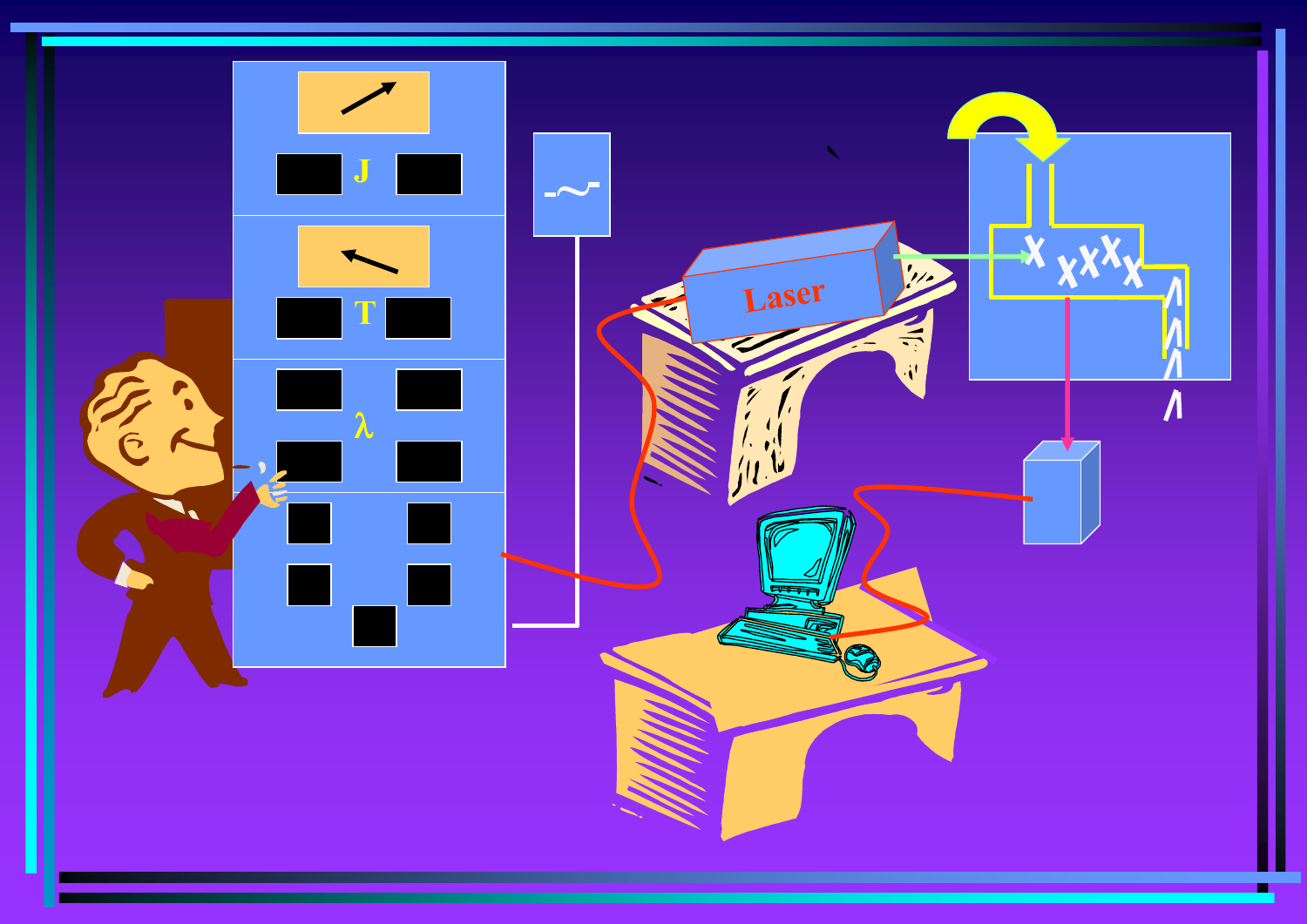

ш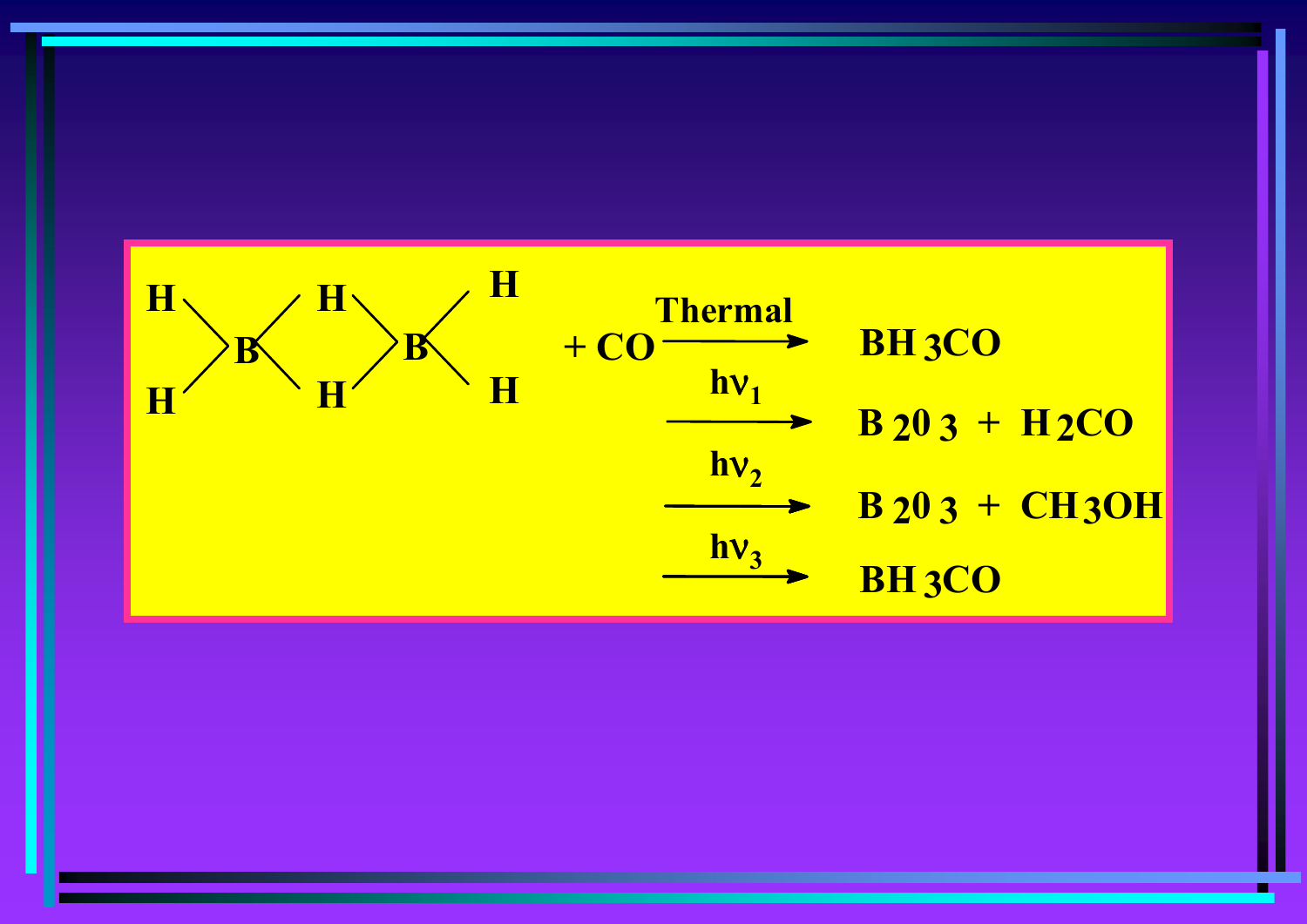**We have done a rotten job of teaching scientists – we're quite good at that but to equally important job of teaching science to all others, to the overwhelming 80% or more of the student population who will not enter science or engineering as a profession. There we have failed miserably.**

> **Ray and Guzzo (1990)** *Trashing the planet*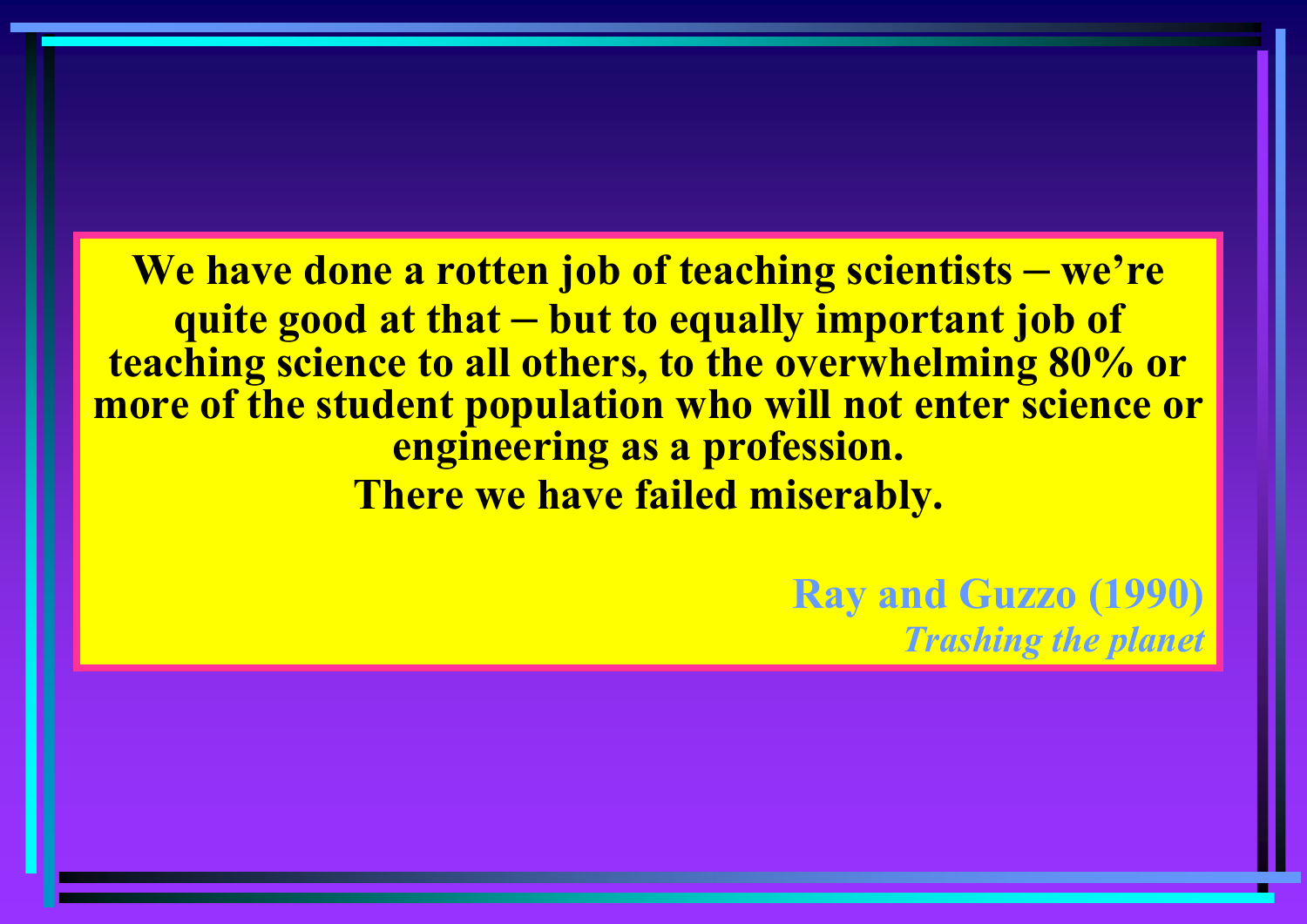#### *Gaseous Diffusion Separation of U isotope*

**"Most inefficient activity ever devised by man" 3 MeV/ U atom**

**Presently 3 diffusion plants for separation of U isotopes in USA cost 300 billion \$ to build and maintain**

**U235 separation is 5 x 10 9 \$ / yr industry**

**In a single year it consumes as much electricity as whole state of Minnesota**

**Or, 6 of Kalpakam plant for one year**

#### **WHY NOT LASERS**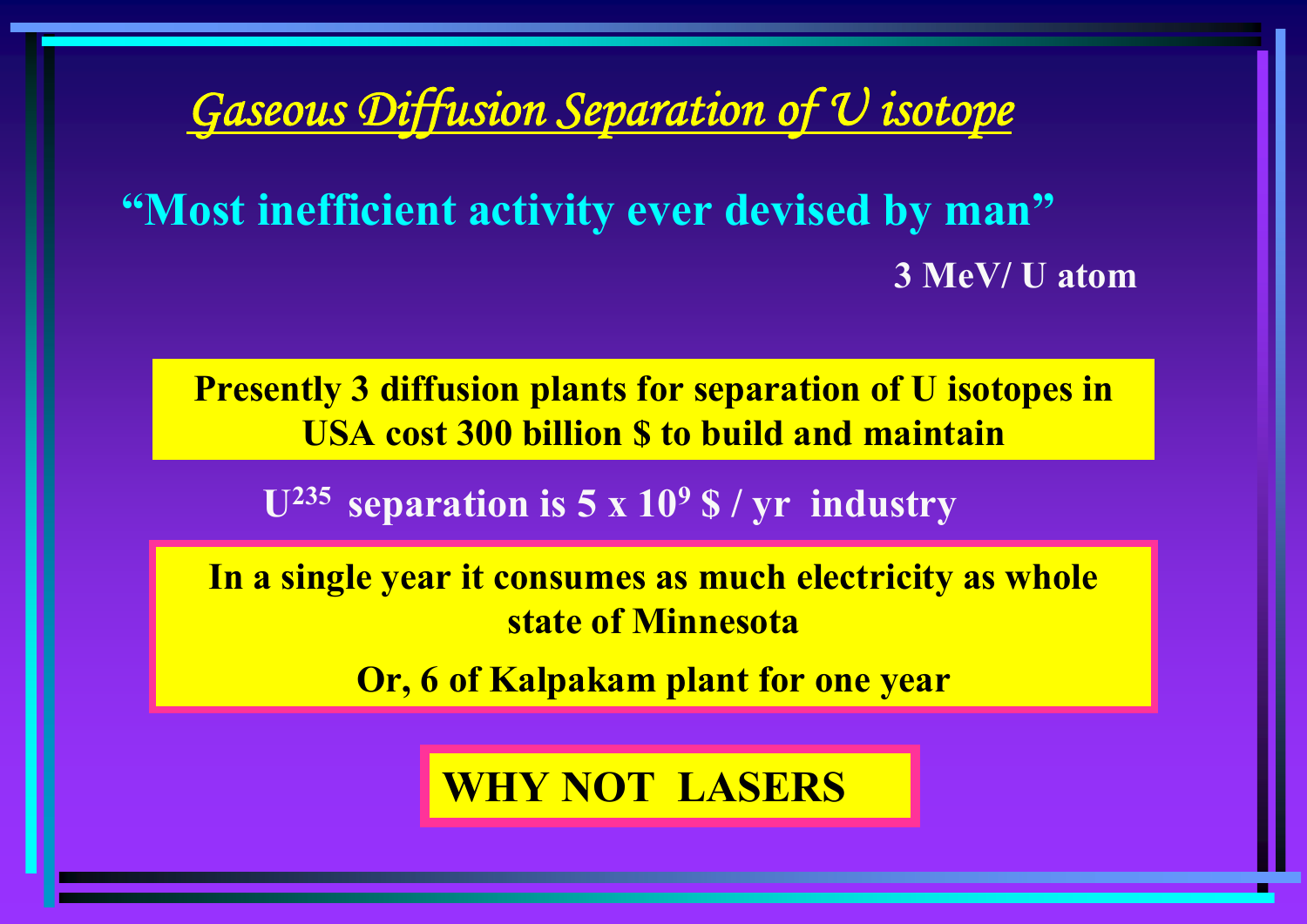